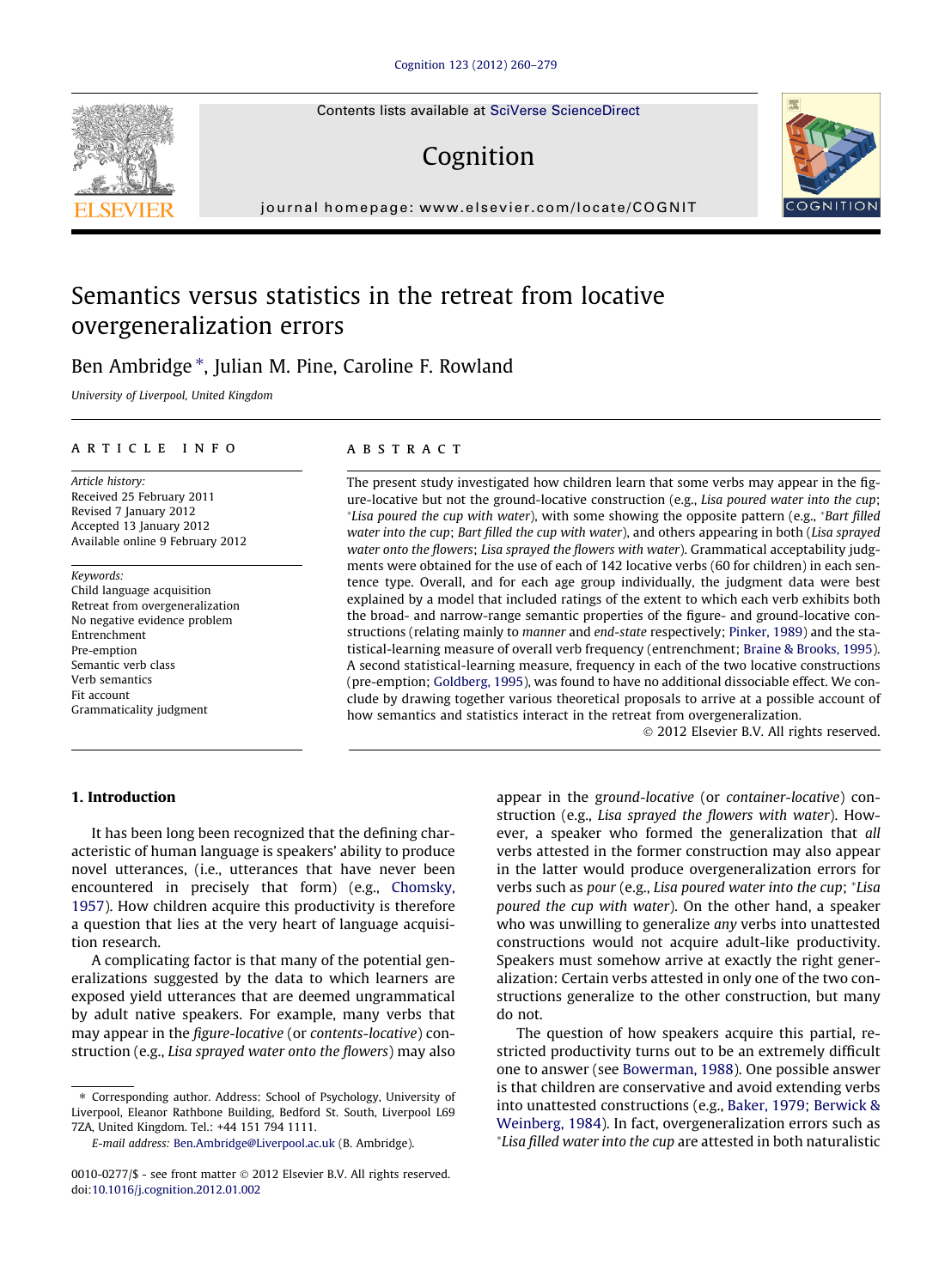and experimental studies (e.g., [Pinker, 1989](#page-19-0)). In any case, even if children made no overgeneralization errors (as may be the case for some individuals), we would still require an explanation of how children avoid these errors whilst retaining the capacity for productivity.

Another possible solution is that children retreat from error using corrective feedback from adults (e.g., a caregiver might respond to an overgeneralization such as \*Lisa poured the cup with water with That's right, she poured water into the cup). However, whilst such feedback no doubt aids in the retreat from overgeneralization (e.g., [Chouinard & Clark,](#page-18-0) [2003\)](#page-18-0), it is implausible to assume that every potential overgeneralization error was produced in childhood, with corrective feedback subsequently received. Indeed, a number of studies have shown that adults and children reject as ungrammatical particular sentences with novel verbs, for which they cannot have received such feedback (e.g., [Am](#page-18-0)[bridge, Pine, & Rowland, 2011; Ambridge, Pine, Rowland,](#page-18-0) [& Young, 2008; Wonnacott, Newport, & Tanenhaus, 2008\)](#page-18-0)

The aim of the present study is to evaluate two more successful proposals: [Pinker's \(1989\)](#page-19-0) semantic verb class hypothesis and a statistical learning account (e.g., [Boyd &](#page-18-0) [Goldberg, 2011; Braine & Brooks, 1995; Goldberg, 1995;](#page-18-0) [Stefanowitsch, 2008; Wonnacott et al., 2008](#page-18-0)). Although there exists some evidence in support of both proposals, the present study is the first to attempt to evaluate the relative contributions of each in a comprehensive manner (i.e., by including all the verbs listed as relevant to the chosen constructions). This study focuses on the locative alternation (e.g., Lisa sprayed water onto the flowers/Lisa sprayed the flowers with water) which, for reasons discussed below, constitutes a particularly stringent test case for each account. After outlining the semantic verb class and statistical learning hypotheses, we present the findings of a grammaticality judgment study that aims to tease apart the two accounts. We conclude by outlining a proposal for a hybrid learning mechanism that yields all the experimental effects observed.

## 1.1. The semantic verb class hypothesis

[Pinker's \(1989\)](#page-19-0) semantic verb class hypothesis proposes a two-stage learning process. First, the child sets up a broad-range rule that, in effect, allows any verb that has appeared in a particular construction (here, the figure-locative) to also appear in a related construction (here, the ground-locative). For example, the broad-range rule for the locative would allow a child who heard a figure-locative sentence such as Lisa loaded hay onto the wagon to produce a ground-locative sentence such as Lisa loaded the wagon with hay (or vice versa). Note that this rule also generates overgeneralization errors for non-alternating verbs (e.g., Lisa poured water into the cup  $\rightarrow$  \*Lisa poured the cup with water). An important, but often overlooked, aspect of [Pinker's \(1989\)](#page-19-0) proposal is that the broad-range rule does not transform one syntactic structure into another per se. In fact, the rule operates at the level of verb semantics ([Pin](#page-19-0)[ker, 1989, p. 79](#page-19-0)):

Basically, it is a gestalt shift: One can interpret loading as moving a theme (e.g., hay) to a location (e.g., a

wagon), but one can also interpret the same act in terms of changing the state of a theme (the wagon), in this case from empty to full, by means of moving something (the hay) into it.

Innately-specified semantics–syntax linking rules then spell out the argument structure for the intended sense of the verb [\(Pinker, 1989, p. 79](#page-19-0), examples added):

In the old verb, the moving thing was the theme, and hence was linked to direct object [Lisa loaded the  $hay...$ ]; in the new verb, the location is the theme...and hence is linked to object [Lisa loaded the wagon...].

Evidence for the existence of this broad-range rule comes from the holism requirement (e.g., [Rappaport Hovav](#page-19-0) [& Levin, 1985](#page-19-0)). The ground-object locative (e.g., Lisa loaded the wagon with hay; Lisa taught the students French) is felicitous only if the underlying object actually undergoes a state change (e.g., the wagon ends up full; the students end up knowing French). If this does not happen, the figure-object locative is much more felicitous (e.g., Lisa loaded hay onto the wagon; Lisa taught French to the students).

Parallel broad-range rules exist for the dative and causative alternations. For the dative ([Pinker, 1989, p. 82](#page-19-0)), the rule takes a verb with the meaning component ''X causes Y to go to Z'' and generates a verb with the meaning component ''X causes Z to have Y'' (e.g., Lisa sent the letter to Bart  $\rightarrow$  Lisa sent Bart the letter). In the same way as for the locative, if this semantic criterion (here, caused possession) is not met, the rule may not operate (e.g. one cannot say \*Lisa sent Chicago the letter as Chicago cannot possess the letter). For the causative (p. 88) the broad-range rule takes a verb with the meaning component ''X goes to a location or state'' and generates a verb with the meaning component ''Y acts on X, causing X to go to a location or state" (e.g., The ball rolled  $\rightarrow$  Lisa rolled the ball). Again, this semantic criterion (here, Y acting directly on X) must be met for the resulting utterance to be felicitous (e.g., one cannot say Lisa crashed the car if she simply distracted the driver, causing him to crash the car).

The broad-range rule constitutes a necessary, but not sufficient, criterion for undergoing the alternation. Under the second stage of the learning process, the child sets up narrow-range semantic verb classes: classes of verbs with similar meanings that have been attested in (a) the figure-locative construction only (e.g., pour, spill, drip, dribble), (b) the ground-locative construction only (e.g., cover, fill, coat, line), or (c) both constructions (e.g., spray, splash, sprinkle, spatter). After this point, a verb will be used in a particular construction only if either the verb itself or one of its semantic classmates has been attested in that construction. Any newly-encountered verb will be assimilated into an existing semantic class, taking on the argument-structure privileges of its classmates. Overgeneralization errors (formed using the broad-range rule) occur early in development as children have still to hone the narrow-range classes, and cease when the former is abandoned in favor of the latter, ''presumably around puberty'' [\(Pinker, 1989, p. 349](#page-19-0)).

Importantly, the clustering of verbs into figure-only, ground-only or alternating classes is not arbitrary. The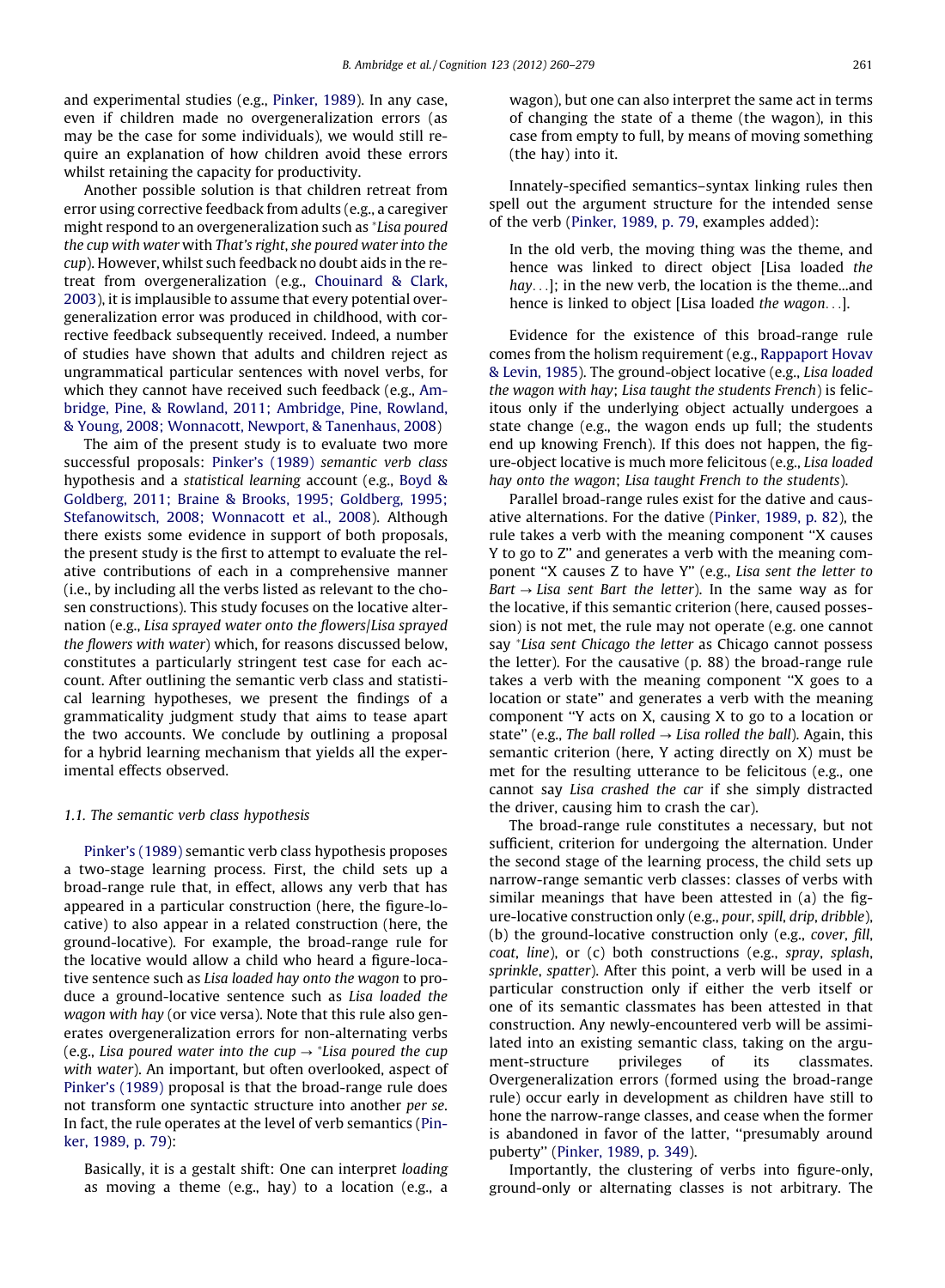<span id="page-2-0"></span>behavior of each class is determined by its compatibility with the broad-range rule. Figure-only (content-only) classes specify ''the manner of (causation of) motion of a substance to a medium or container'' (p. 77), because the figure-locative construes the substance (figure) as the affected entity. Ground-only (container-only) classes specify ''that a surface, container, or medium undergoes a particular change resulting from the addition of material to it'' (p. 77), because the ground-locative construes the container (ground) as the affect entity. Alternating classes specify both the manner and the endstate. The 15 narrow-range semantic classes that [Pinker \(1989, pp. 126–127\)](#page-19-0) proposes for the locative alternation are listed in Table 1.

The semantic verb class hypothesis is sometimes characterized in the literature as an ''all-or-nothing'' account: a verb is either in a class that licenses a particular construction or it is not. For example, one anonymous reviewer of this paper interpreted [Pinker's \(1989\)](#page-19-0) account as claiming that ''the primary outcome of learning is a deterministic system where any verb is either grammatical or ungrammatical in a particular construction. (Every verb is either in an alternating or in a non-alternating class)''. On this reading, the semantic verb class hypothesis struggles to explain gradient effects in grammaticality judgments (as we shall see shortly, some overgeneralization errors are rated as more unacceptable than others). However, an alternative, more probabilistic interpretation of [Pinker's](#page-19-0) [\(1989\)](#page-19-0) account is also possible. As discussed above, classes vary with regard to the extent to which they are compatible with the semantic core of each construction. Thus, there is room within the theory for (for example) one figure-only class to be ''more figure-only'' than another, if the former is less compatible with the notion of statechange (the semantic core of the ground-locative

construction) than the latter. Indeed, for the causative alternation, [Pinker \(1989\)](#page-19-0) presents naturalistic data suggesting that causativization errors are more common for intransitive-only classes that are nevertheless somewhat compatible with the notion of direct causation (e.g., come, go) than for classes that are entirely incompatible with this notion (e.g., sing, talk).

Another issue where there is room for debate is whether or not the semantic verb class hypothesis can account for verb frequency effects (as discussed below, overgeneralization errors are generally rated as more unacceptable for high frequency verbs than semanticallymatched lower frequency verbs). On the one hand, a strictly deterministic view of semantic classes would seem to rule out any within-class frequency effects. On the other hand, it must be borne in mind that the classes are assumed to be formed on the basis of exposure to the input. Thus, whilst [Pinker \(1989\)](#page-19-0) does not discuss this possibility specifically, it would be plausible to assume that lower frequency verbs take longer to be assigned to the appropriate semantic class, and hence are more susceptible to error.

Most evidence for the semantic verb class hypothesis comes from studies of the transitive–causative alternation. For example, in the study of [Brooks and Tomasello \(1999\),](#page-18-0) children were taught two novel verbs; one semanticallyconsistent with a class of verbs that may appear in both the intransitive and transitive construction (similar in meaning to spin/bounce); the other semantically-consistent with an intransitive-only class (similar in meaning to *as*cend/go up). Crucially, however, both verbs were presented in intransitive constructions only during training. At test, the experimenter attempted to elicit transitive–causative utterances (e.g., The mouse meeked the cup). As predicted by the semantic verb class hypothesis, children aged 4;5

# Table 1

[Pinker's \(1989\)](#page-19-0) Narrow-range semantic verb classes for the locative constructions. Note that class names (e.g., "Smear-type") have been added by the present authors.

Figure- (content-) oriented (into/onto verbs)

Stack-type, Alternating  $(N = 3)$ . Vertical arrangement on a horizontal surface (heap, pile, stack)

Spray-type, Alternating ( $N = 7$ ). Force is imparted to a mass, causing ballistic motion in a specified spatial direction along a trajectory (inject, spatter, splash, splatter, spray, sprinkle, squirt)

Scatter-type, Alternating (N = 4). Mass is caused to move in a widespread or non-directed distribution (bestrew, scatter, sow, strew)

Pour-type, Content-only (N = 10). A mass is enabled to move via the force of gravity (dribble, drip, drizzle, dump, ladle, pour, shake, slop, slosh, spill) Coil-type, Content-only (N = 6). Flexible object extended in one dimension is put around another object (preposition is around) (coil, spin, twirl, twist, whirl, wind)

Spew-type, Content-only (N = 8). Mass is expelled from inside an entity (emit, excrete, expectorate, expel, exude, secrete, spew, vomit)

Glue-type, Content-only (N = 9). Verbs of attachment (attach, fasten, glue, nail, paste, pin, staple, stick, tape)

Ground- (container-) oriented (with verbs)

Stuff-type, Alternating ( $N = 6$ ). A mass is forced into a container against the limits of its capacity (pack, cram, crowd, jam, stuff, wad)

Load-type, Container-only (N = 3). A mass of a size, shape, or type defined by the intended used of a container...is put into the container, enabling it to accomplish its function (load, pack, stock)

Cover-type, Container-only (N = 19). A layer completely covers a surface (deluge, douse, flood, inundate, bandage, blanket, coat, cover, encrust, face, inlay, pad, pave, plate, shroud, smother, tile, fill, occupy)

Pollute-type, Container-only ( $N = 22$ ). Addition of an object or mass to a location causes an aesthetic or qualitative, often evaluative, change in the location (adorn, burden, clutter, deck, dirty, embellish, emblazon, endow, enrich, festoon, garnish, imbue, infect, litter, ornament, pollute, replenish, season, soil, stain, tint, trim)

Clog-type, Container-only ( $N = 12$ ). An object or mass impedes the free movement of, from, or through the object in which it is put (block, choke, clog, dam, plug, stop up, bind, chain, entangle, lash, lasso, rope)

Bombard-type, Container-only (N = 8). A set of objects is distributed over a surface (bombard, blot, dapple, riddle, speckle, splotch, spot, stud)

Smear-type, Alternating (N = 10), designated reference category. Simultaneous, forceful contact and motion of a mass against a surface (brush, dab, daub, plaster, rub, slather, smear, smudge, spread, streak)

Soak-type, Container-only ( $N = 15$ ). A mass is caused to be coextensive with a solid or layer-like medium (interlace, interlard, interlave, intersperse, interweave, lard, ripple, vein, drench, impregnate, infuse, saturate, soak, stain, suffuse)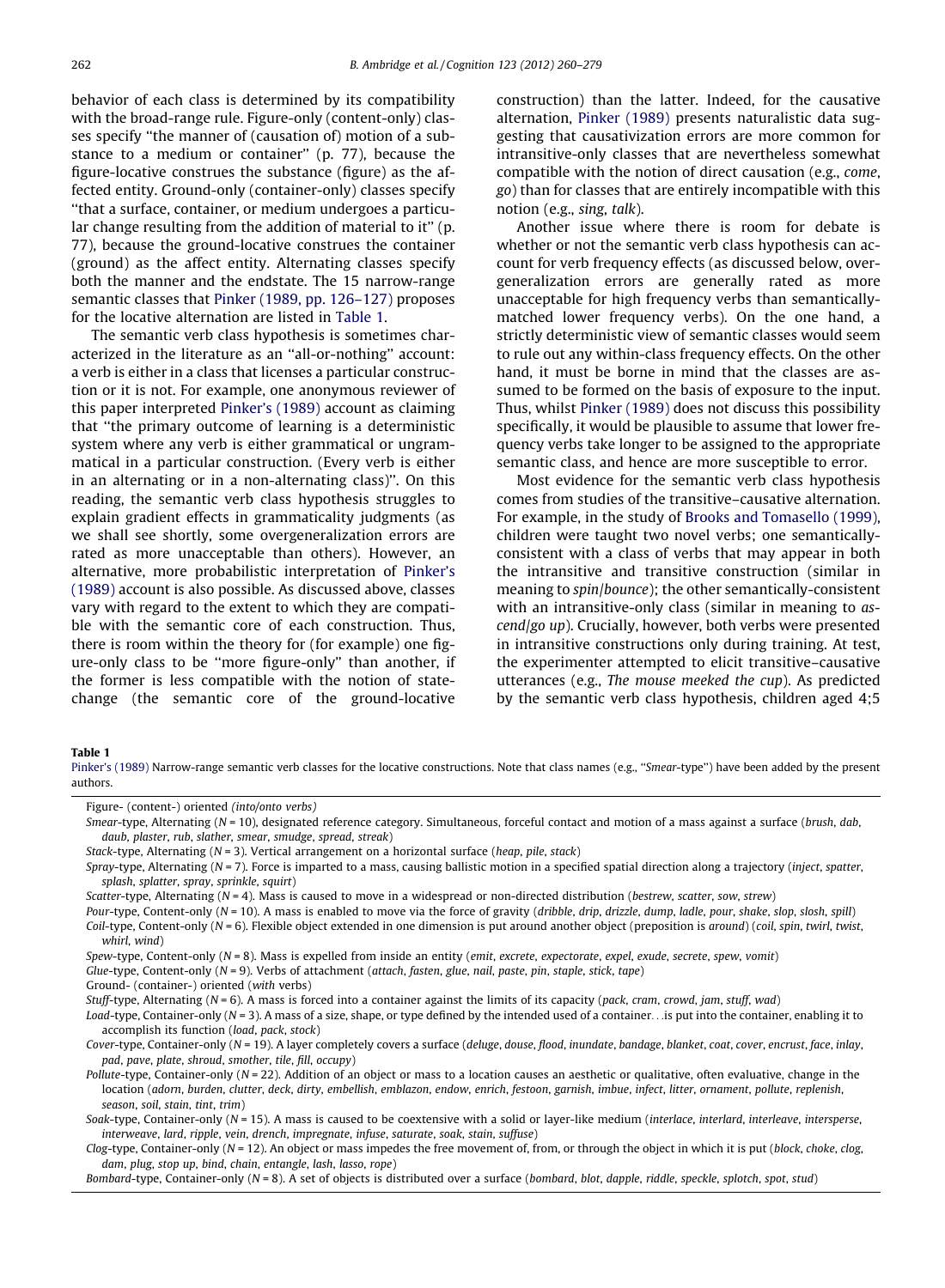and older (though not a younger group aged 2;5) produced fewer such utterances for the novel ascending verb than the novel spinning verb.

Similar results were observed in the grammaticality judgment studies of [Ambridge et al. \(2008, 2011\)](#page-18-0). For example, when taught a novel verb meaning to laugh in a particular manner, children rated transitive–causative utterances (e.g., \*The funny clown tammed Lisa) as significantly less acceptable than intransitive utterances (e.g., Lisa tammed), as laughing verbs belong to an intransitiveonly semantic class (e.g., *\*The funny clown laughed*/giggled Lisa). However, when taught a novel manner-of-motion verb, both uses (e.g., Bart meeked the ball; The ball meeked) were rated as equally acceptable, as manner-of-motion verbs form an alternating semantic class (e.g., Bart rolled/ bounced the ball). Note that these studies provide evidence for the existence of the narrow-range classes, but do not address the question of whether or not the broad-range rule is psychologically real.

Conversely, the only study to investigate [Pinker's](#page-19-0) [\(1989\)](#page-19-0) hypothesis with regard to the locative constructions looked solely at the broad-range rule. [Gropen, Hol](#page-18-0)[lander, and Goldberg \(1991a, 1991b\)](#page-18-0) showed that children were more likely to use a ground-locative construction when a novel verb denoted a novel state-change action than a novel manner of motion. Thus, no locative study to date has investigated the role of the narrow-range classes, which are crucial in children's retreat from – or avoidance of – overgeneralization errors.

This is a significant omission because, compared to the causative alternation, the semantic classes proposed for the locative alternation would seem particularly difficult to acquire. For the former, the distinction between intransitive-only classes (e.g., laugh, giggle, chuckle) and alternating classes (e.g., slide, roll, bounce) is relatively clear-cut (internally- versus externally-caused events) and, importantly for children, amenable to direct observation. For the locative constructions, all that distinguishes some figure-only classes (e.g., pour, spill) from alternating classes (e.g., spray, splash) is whether the liquid is caused to move (as in the latter case) or merely enabled to move via the force of gravity (as in the former). Perhaps even more esoterically, all that distinguishes some ground-only classes (e.g., fill, cover) from alternating classes (e.g., spray, splash) is whether or not the receptacle ends up completely full or covered.

Thus, the first aim of the present study is to investigate the psychological reality of both the broad-range rule and the narrow-range semantic classes proposed for the locative constructions, by obtaining ratings for all 142 locative verbs listed by [Pinker \(1989\)](#page-19-0).

# 1.2. Statistical learning accounts

The entrenchment hypothesis [\(Braine & Brooks, 1995](#page-18-0)) states that repeated presentation of a verb (e.g., pour) in one (or more) attested construction (e.g., the figure-locative; Lisa poured water into the cup) causes the learner to gradually form a probabilistic inference that adult speakers do not use that particular verb in non-attested constructions (e.g., the ground-locative \*Lisa poured the cup with

water). This hypothesis predicts that both (a) the rate of production and (b) the rated acceptability of overgeneralization errors will decrease with increasing verb frequency, which strengthens the inference that non-attested uses are ungrammatical.

Pre-emption (e.g., [Goldberg, 1995](#page-18-0)) is similar, except that overgeneralization errors are probabilistically blocked not by any use of the relevant verb, but by a use of the verb that expresses the same intended meaning as the non-observed use. Thus, for example, ground-locative uses of pour (e.g., \*Lisa poured the cup with water) are probabilistically blocked by figure-locative uses of pour (e.g., Lisa poured water into the cup) but not by intransitive or dative uses (e.g., The rain was pouring down; Lisa poured Homer a drink). This account involves the learner computing a mismatch between observed and expected uses (e.g., noticing that a speaker used a figure-locative construction where a ground-locative construction might otherwise have been expected) and thus inferring that the latter is ungrammatical for that particular verb.

Both entrenchment and pre-emption enjoy support from production and judgment studies investigating transitive-causative overgeneralizations such as \*The funny clown laughed/giggled Bart (e.g., [Ambridge et al., 2008;](#page-18-0) [Brooks, Tomasello, Dodson, & Lewis, 1999; Ambridge,](#page-18-0) [Pine, Rowland, Jones, & Clark, 2009; Ambridge & Lieven,](#page-18-0)  $2011$ ) and dative overgeneralizations such as  $*$ Bart said Lisa something funny [\(Stefanowitsch, 2008, 2011; Am](#page-19-0)[bridge, Pine, Rowland, & Chang, in press; Goldberg,](#page-19-0) [2011\)](#page-19-0). However, to our knowledge, neither has been tested on the locative constructions, with the exception of a single sentence pair, which produced inconclusive results ([Theakston, 2004](#page-19-0)). This omission is significant because, again, the locative alternation would seem to constitute a particularly stringent test case. Compared to the transitive–causative alternation, the relevant verbs (and presumably the locative constructions themselves, though we are not aware of any counts) are of considerably lower frequency, meaning that there has been considerably less opportunity for these statistical-learning processes to occur.

The second goal of the present study, then, is to test the entrenchment and pre-emption hypotheses for the figureand ground-locative constructions. In doing so, we investigate two key questions that relate in particular to the relationship between entrenchment/pre-emption and verb semantics. The first is whether verb frequency effects are observed above and beyond effects of semantic verb class, or whether apparent frequency effects are semantic effects ''in disguise''. Under this latter possibility, frequency effects arise simply because low frequency verbs take longer to be assigned to the appropriate semantic class than higher frequency verbs. The second question is whether, conversely, statistical learning can obviate the need for a learning process that is sensitive to verb semantics. For example, [Stefanowitsch \(2008, p. 527\)](#page-19-0) suggests that ''speakers might uncover certain semantic motivations for these constraints (for example, the 'narrow-class rules' suggested in some lexicalist approaches, e.g., [Pinker, 1989](#page-19-0)), but those semantic motivations are not necessary for learning the constraint in the first place''.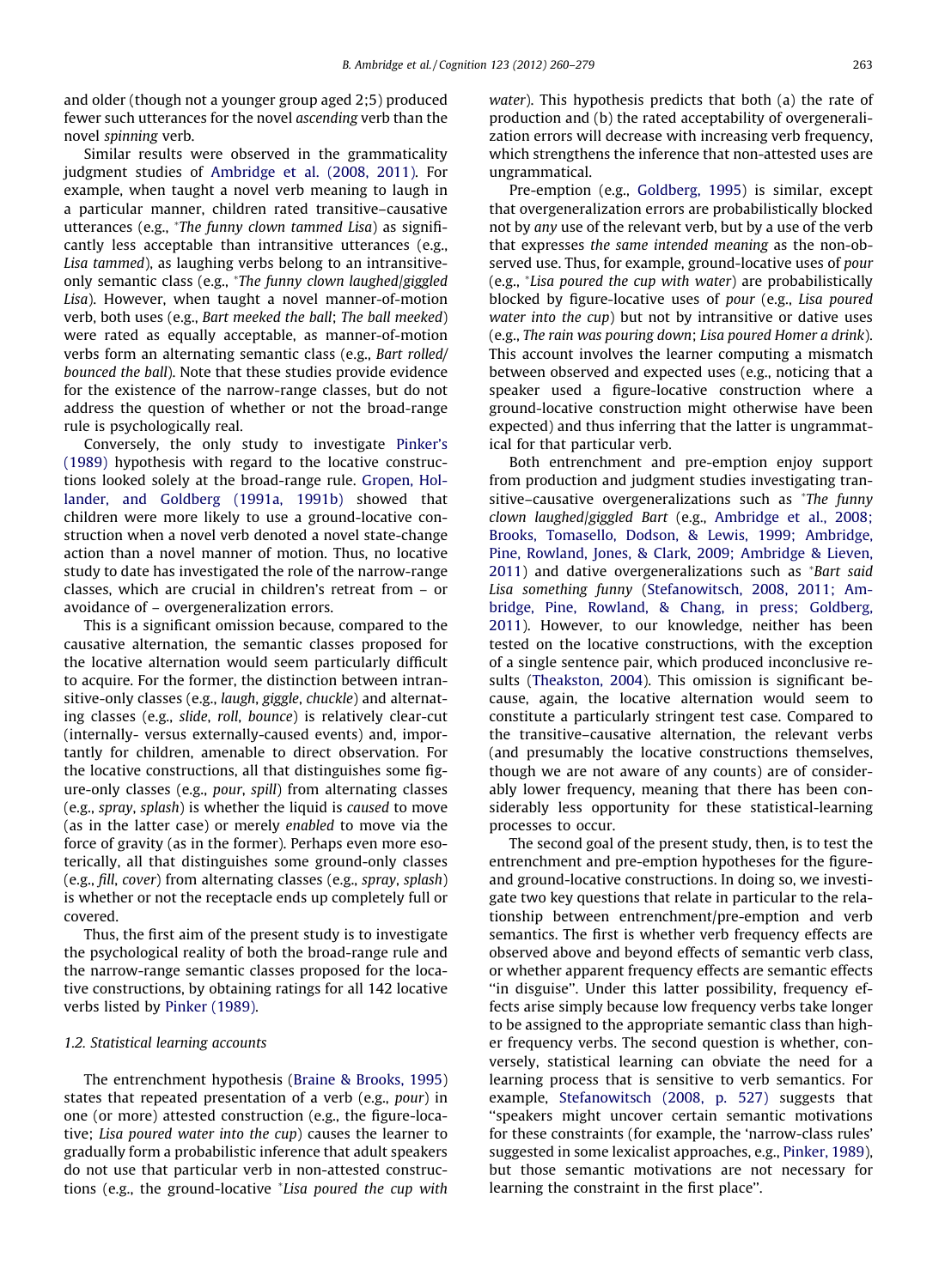# 1.3. The present study

The aim of the present study was to ascertain the relative contributions of [Pinker's \(1989\)](#page-19-0) broad-range rule and narrow-range classes, entrenchment, and pre-emption to children's retreat from locative overgeneralization errors. To that end, ratings of figure- and ground-locative sentences for all 142 locative verbs listed by [Pinker \(1989\)](#page-19-0) were obtained from adults. Children aged 5–6 and 9–10 rated a subset of 60 verbs (20 each of the figure-only, ground-only, and alternating type). We then investigated the ability of four measures to predict the pattern of judgments: (a) ratings of the extent to which each verb is consistent with the broad-range semantic core of the figureand ground-locative constructions (the manner of an action versus its end-state), (b) ratings of the extent to which each verb exhibits the semantic properties that characterize each of Pinker's 15 narrow-range classes, (c) entrenchment (raw verb frequency) and (d) pre-emption (frequency of the verb in each locative construction).

# 2. Method

# 2.1. Participants

Participants were 48 children aged  $5;10-6;8$  ( $M = 6;3$ ), 48 aged  $9;10-10;9$  ( $M = 9;4$ ) and 30 adults (undergraduate students aged 18–21). Fewer adults than children were required because, unlike children, every adult completed every test trial. A further 30 adults were recruited as semantic raters. All participants were monolingual English speakers.

## 2.2. Design, materials and procedure

## 2.2.1. Grammaticality judgments

All 142 locative verbs listed by [Pinker \(1989\)](#page-19-0) were included in the study. These comprised 33 figure-locativeonly verbs, 76 ground-locative-only verbs and 33 alternating verbs. These classifications were checked against those given by [Levin \(1993\)](#page-18-0) and found to match, with the exception of the single verb bestrew (alternating for Pinker, figure-only for Levin), and 12 verbs not listed by Levin (streak, drizzle, dump, ladle, shake, wad, occupy, burden, infuse, chain, lasso, rope).

2.2.1.1. Adults. Each adult rated the acceptability of one figure-locative and one ground-locative sentence for each verb, using a 7-point Likert scale. Both variants of each sentence used the same lexical items, except for the preposition into/onto which appeared in the figure-locative variant only. For example, the figure- and ground-locative sentences for splash for the first counterbalance group were Marge splashed juice onto the carpet and Marge splashed the carpet with juice. Adults completed a written questionnaire, of which there were six different versions; this comprised three different sets of sentences – each with a different combination of AGENT, FIGURE and GROUND – each presented in two different pseudo-random orders (with the stipulation that the same verb was never presented in consecutive trials). The use of three different sets of sentences allows us to be confident that ratings reflect the acceptability of a particular verb in a particular locative construction, as opposed to the acceptability of one particular sentence (adding the factor of set did not improve the predictive ability of any of the regression analyses outlined below).

2.2.1.2. Children. Children rated a subset of 60 verbs; 20 of each type (for comparative purposes, some analyses of adult data were restricted to this ''core set'', as opposed to the full ''extended set''):

Figure (contents) only: Dribble, Drip, Drizzle, Dump, Pour, Spill, Coil, Twirl, Whirl, Spew, Vomit, Attach, Fasten, Glue, Nail, Paste, Pin, Staple, Stick, Tape.

Alternating: Brush, Dab, Rub, Smudge, Spread, Heap, Pile, Stack, Splash, Splatter, Spray, Sprinkle, Squirt, Scatter, Cram, Crowd, Jam, Load, Pack, Stock.

Ground (container) only: Flood, Bandage, Coat, Cover, Fill, Clutter, Dirty, Infect, Litter, Stain, Ripple, Drench, Saturate, Soak, Stain, Block, Clog, Bind, Entangle, Splotch.

Care was taken to ensure that each of the 15 narrowrange classes outlined by [Pinker \(1989; see Table 1\)](#page-19-0) was represented in this core set. Because we felt children would be unable to complete 120 trials, verbs were split into three blocks, with each child completing only one (40 trials). Each block of trials included one figure- and one ground-locative sentence for each of 20 verbs. For children, sentences were presented auditorily, with accompanying cartoon animations.

Children provided their ratings using a 5-point ''smiley face'' scale (see [Fig. 1\)](#page-5-0), having first completed a training procedure designed to familiarize them with the correct use of the scale. Full details of the training and rating procedure can be found in [Ambridge et al. \(2008\)](#page-18-0) and [Am](#page-18-0)[bridge \(2011\)](#page-18-0). In brief, children first select either a green or a red counter to indicate ''broadly grammatical'' or ''broadly ungrammatical'' respectively, before placing the counter on the scale to indicate the degree of (un)grammaticality. Training sentences (see Appendix A) – two fully grammatical, two fully ungrammatical and three intermediate – were used to illustrate the appropriate use of the scale, with the experimenter providing feedback where necessary.

After training, children completed the test trials in pseudo-random order, with the stipulation that the same verb was never presented in consecutive trials.

For all participants, the dependent measure for the main analysis was a ''difference score'' calculated by subtracting the rating for each ground-locative sentence (e.g., \*Bart poured the cup with water; Lisa filled the cup with water) from the rating for its equivalent figure-locative sentence (e.g., Bart poured water into the cup; \*Lisa filled water into the cup), regardless of which form was grammatical for the verb in question. Difference scores were calculated in this uniform way (rather than by subtracting the rating for each ungrammatical sentence from its grammatical equivalent) in order to allow for analyses that collapse across ground-only, figure-only and alternating verbs.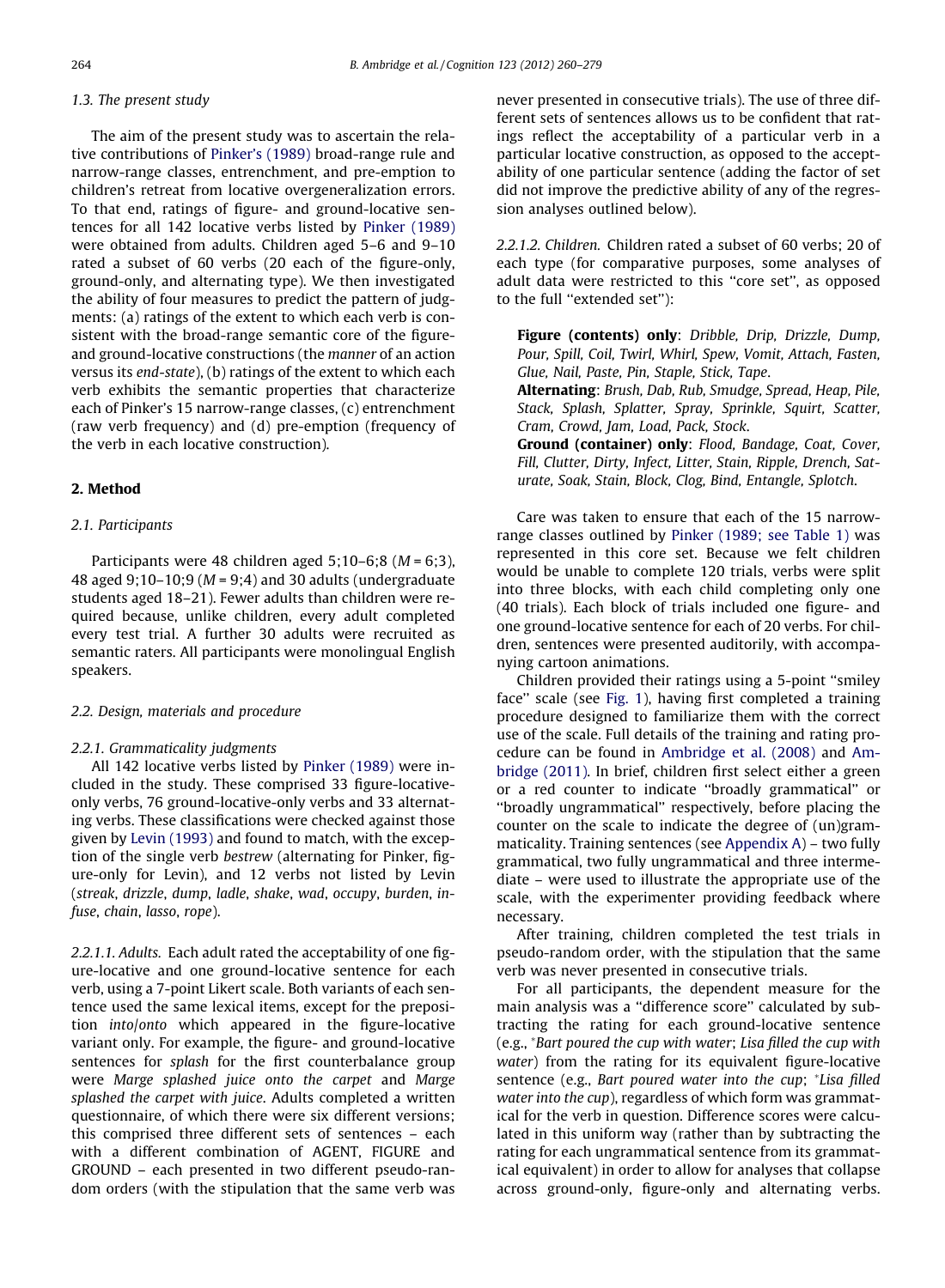<span id="page-5-0"></span>

Fig. 1. The five-point rating scale used by children to rate sentences for grammatical acceptability (reproduced with permission from [Ambridge et al.](#page-18-0) [\(2008\)\)](#page-18-0).

Difference scores are commonly used in grammaticality judgment studies of this nature (e.g., Pinker et al., 1987; [Ambridge et al., 2008\)](#page-18-0), in order to control for both the fact that participants generally prefer sentences with higher frequency verbs, and for any infelicities associated with particular test sentences. For example, if participants consider the chosen NPs to be less than fully appropriate for a given verb, this will presumably affect both locative variants equally, meaning that the difference score is unaffected. An additional analysis that constitutes a particularly stringent test of the pre-emption and entrenchment hypotheses was conducted on the raw rating data.

# 2.2.2. Semantic (broad-range-rule) judgments

In order to evaluate the contribution of [Pinker's \(1989\)](#page-19-0) broad-range rule for the locative, it was necessary to obtain a measure of the extent to which each verb instantiates the semantic core of each construction. For each verb, 15 adult participants (who did not complete the grammaticality judgment task) were asked to rate, on a 10-point scale, the extent to which

- (a) The word describes the particular manner/way in which the action occurs (i.e., if the manner/way changes, this word is no longer an appropriate description of the event).
- (b) The word describes the **end-state** of an action (i.e. if the relevant end-state is not arrived at, this word is no longer an appropriate description of the event).

These definitions correspond to the semantic core of the figure (contents) and ground (container) locative respectively. Participants were given training examples (see Appendix B) that did not include the test verbs, but used simple intransitive and transitive verbs and manners/ end-states not relevant to the locative constructions (e.g., quickly versus slowly, dead versus alive). This was to avoid alerting participants to the correlation between manner verbs and the figure-locative construction and end-state verbs and the ground-locative construction. Had participants been aware of this correlation, they may have completed the semantic rating task by generating both a figure- and a ground-locative sentence for each verb (e.g., I poured water into the cup, \*I poured the cup with water),

#### Table 2

|  |  |  | Original semantic features rated (third column) and the five composite semantic features extracted by Principal Components Analysis (right five columns). |
|--|--|--|-----------------------------------------------------------------------------------------------------------------------------------------------------------|
|--|--|--|-----------------------------------------------------------------------------------------------------------------------------------------------------------|

| Class            | Type | Original semantic feature rated by participants/Extracted Factors               | Splattering<br>(Alt/Fig) | Joining<br>(Fig)<br>Grd) | Stacking<br>(Alt) | Gluing<br>(Fig)<br>Alt) | Smearing<br>(Fig) |
|------------------|------|---------------------------------------------------------------------------------|--------------------------|--------------------------|-------------------|-------------------------|-------------------|
| Figl             | Alt  | Someone presses A against B and moves A around                                  | .183                     | .214                     | $-.321$           | $-.079$                 | .406              |
| Fig2             | Alt  | Someone vertically arranges A on B                                              | $-.062$                  | .218                     | .508              | $-.153$                 | $-.280$           |
| Fig3             | Alt  | Someone applies force to A causing it to "shoot off" onto B                     | .628                     | $-.135$                  | $-.052$           | .472                    | $-.001$           |
| Fig4             | Alt  | Someone causes A to move onto B in a widespread or non-directed<br>distribution | .871                     | .205                     | .109              | $-.103$                 | .102              |
| Fig5             | Fig  | Someone enables A to move onto B via the force of gravity                       | .795                     | .005                     | .187              | .249                    | $-.070$           |
| Fig <sub>6</sub> | Fig  | Someone puts A (a flexible object) around B                                     | $-.164$                  | .669                     | $-.182$           | $-.039$                 | .394              |
| Fig7             | Fig  | Someone causes A to move from inside an entity, out onto B                      | .833                     | $-.017$                  | .168              | .338                    | $-.082$           |
| Fig8a            | Fig  | Someone causes A to become attached to B                                        | $-.504$                  | .627                     | $-.143$           | .406                    | $-.028$           |
| Fig8b            | Fig  | The verb specifies some particular type of substance                            | .283                     | .283                     | $-.108$           | .624                    | .039              |
| Grdl             | Alt  | Someone forces A into B against the limits of B's capacity                      | $-.101$                  | $-.040$                  | .836              | $-.092$                 | .293              |
| Grd2             | Alt  | Someone puts A into B, allowing B to accomplish its function                    | $-.352$                  | .078                     | .394              | .200                    | $-.510$           |
| Grd3             | Grd  | Someone causes A to completely cover B                                          | .370                     | .634                     | .322              | $-.398$                 | .073              |
| Grd4             | Grd  | Someone adds A onto B causing an aesthetic change in B                          | .273                     | .611                     | $-.272$           | $-.369$                 | $-.380$           |
| Grd5             | Grd  | Someone causes A and B to become coextensive (i.e., "the same" object)          | $-.481$                  | .610                     | $-.063$           | .215                    | $-.281$           |
| Grd6             | Grd  | Someone causes A to prevent $(1)$ movement of B $(2)$ movement of an            | $-.503$                  | .324                     | .464              | .323                    | .375              |
|                  |      | object from B to another location or (3) movement of an object through<br>R     |                          |                          |                   |                         |                   |
| Grd7             | Grd  | Someone distributes A (a set of objects) over B                                 | .792                     | .397                     | .062              | $-.107$                 | $-.045$           |
|                  |      | <b>Extracted Factors</b>                                                        |                          |                          |                   |                         |                   |
|                  |      | Eigenvalue                                                                      | 4.34                     | 2.49                     | 1.76              | 1.50                    | 1.14              |
|                  |      | % Variance                                                                      | 27.10                    | 15.57                    | 11.00             | 9.37                    | 7.13              |
|                  |      | Cumulative % Variance                                                           | 27.10                    | 42.67                    | 53.67             | 63.05                   | 70.17             |
|                  |      |                                                                                 |                          |                          |                   |                         |                   |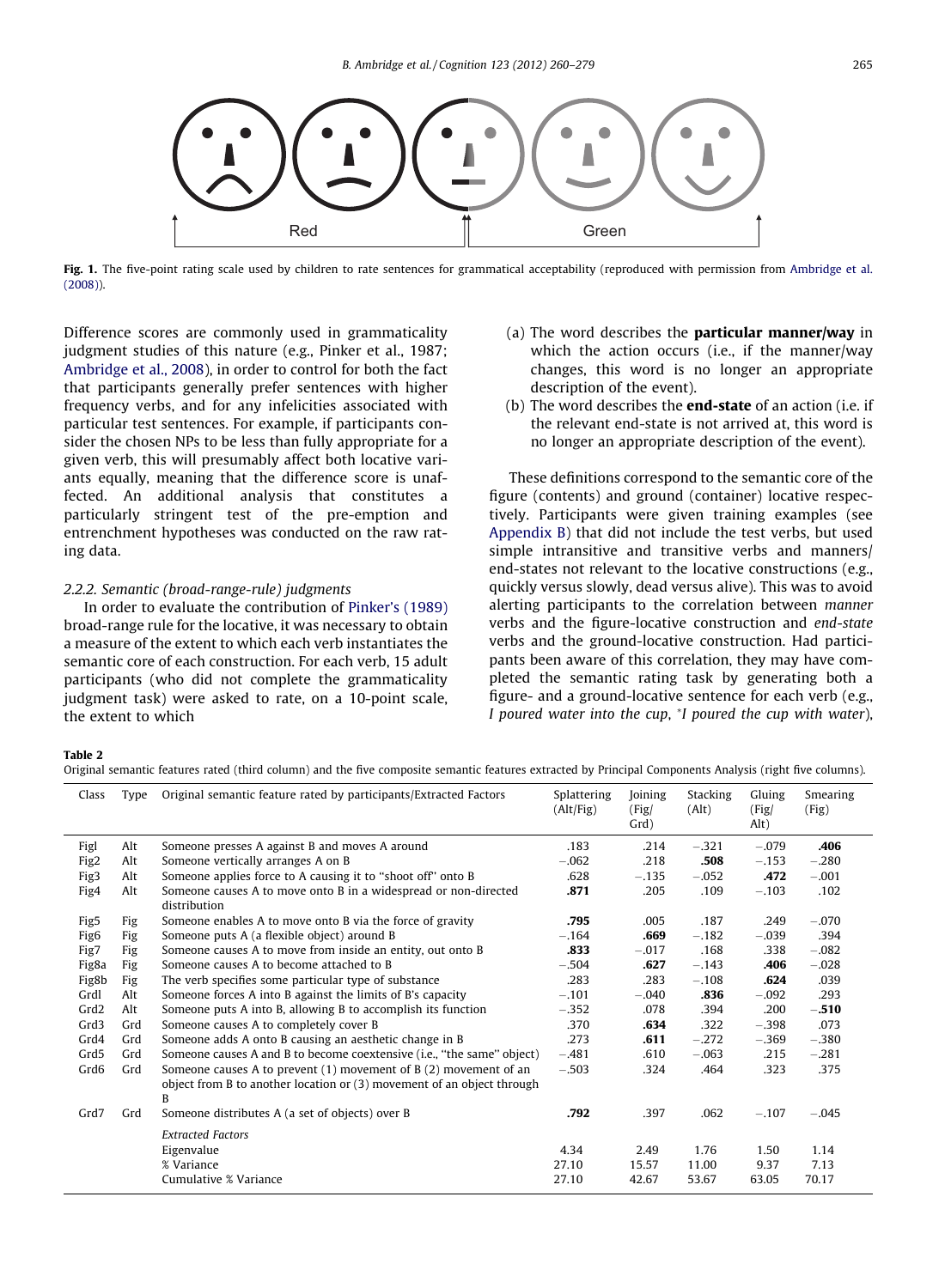deciding which sounded more acceptable and rating the verb as manner > end-state or end-state > manner as appropriate. Although this possibility cannot be ruled out entirely, it would seem extremely unlikely that the participants – undergraduate Psychology students with no training in linguistics – had explicit knowledge of the relevant semantics–syntax correlations. Participants completed the checklist in their own time, with the order of the verbs and the two statements fully randomized across participants.

### 2.2.3. Narrow-range semantic verb classes

In a similar way as for the broad-range rule, a new group of 15 adult participants were asked to rate, on a 10-point scale, the extent to which each verb each exhibits the semantic properties listed by [Pinker \(1989, pp. 126–](#page-19-0) [127\)](#page-19-0) as diagnostic of a particular narrow-range semantic class (see [Table 1\)](#page-2-0). The full list of semantic properties  $(N = 16)$  rated by participants is given in [Table 2.](#page-5-0) In order to facilitate understanding of the task, the properties were slightly simplified from Pinker's original descriptions, and cast in terms of A and B, defined for participants as follows:

A is a liquid, mass, substance, small item or a group of small items (e.g., water, paint, seeds, juice, nails, paper, clothes, bandages, stickers, bullets).

B is a container, surface or location (e.g., cup, bin, suitcase, shelf, box, sink, field, table, floor, sponge).

In principle, these ratings could be used to directly predict participants' grammaticality judgments. In practice, however, the ratio of predictors  $(N = 16)$  to cases would be rather high for the adults (who rated 142 verbs) and unacceptably so for the children (who rated 60 verbs). To address this problem, the 16 predictors were condensed into four via Principal Components Analysis (with no rotation), using the Eigenvalue > 1 criterion (Kaiser, 1960). The loadings of each of the original factors onto each of the five extracted narrow-range semantic predictors used in the final analysis are shown in [Table 2.](#page-5-0) Note that the descriptive labels are designed merely to capture the semantic flavor of each predictor and are necessarily imprecise.

The results of the principal components analysis allow for a preliminary investigation of the semantic verb class hypothesis. If we apply a strict, literal interpretation to [Pin](#page-19-0)[ker's \(1989\)](#page-19-0) proposed classes (which ''line up'' according to the extent with which they are compatible with the broadrange rules), we would expect to see approximately 15 small clusters, each with a large loading on just one or two of the original semantic features rated. In fact, the analysis yielded only five clusters, most with large loadings on several of the original features. However, such an interpretation would seem to be too literal; [Pinker \(1989\)](#page-19-0) argues that the semantic class assignments proposed are not intended to be definitive, but constitute an illustration of the types of features that are relevant for classification. Thus, the finding that these semantic features form a set of relatively coherent clusters constitutes support for the spirit – if not the letter – of [Pinker's \(1989\)](#page-19-0) proposal.

An alternative to using these semantic ratings would have been to include each verb's semantic class, as set

out by Pinker, as a categorical predictor variable. However, as noted by an anonymous reviewer, this would introduce a degree of circularity. [Pinker \(1989\)](#page-19-0) identified classes by considering not only each verb's semantic properties but also whether each was grammatical in one or both locative constructions. Thus, provided that Pinker's intuitions regarding grammaticality correspond broadly with those of our participants, narrow-range classes could in principle ''predict'' participants' grammaticality judgments simply because these classes were formed on the basis of a similar set of judgments (i.e., those conducted informally by Pinker). Using (condensed) semantic ratings instead allows us to investigate whether participants' judgments are indeed sensitive to the kinds of features held to be important under [Pinker's \(1989\)](#page-19-0) theory, whilst avoiding this potential circularity.

# 2.2.4. Entrenchment and pre-emption measures

Raw frequency counts were obtained from ICE-GB: a fully tagged and parsed one-million-word corpus of spoken (70%) and written (30%) British English.<sup>1</sup> Although larger unparsed corpora are available, it was necessary to use a fully-parsed corpus in order to allow instances of the two locative constructions to be extracted automatically. Since both hypotheses make predictions for non-alternating verbs only, we first identified verbs that are attested in only one of the two locative constructions. Verbs attested in both constructions (or neither) were assigned a score of 0 for both the pre-emption and entrenchment predictors.

The entrenchment hypothesis predicts a positive correlation between the preference for grammatical over ungrammatical verb uses and overall verb frequency, regardless of construction. Thus, the entrenchment predictor was simply the overall frequency of the verb in the corpus,  $log N + 1$  transformed. The pre-emption hypothesis predicts a positive correlation between the preference for grammatical over ungrammatical verb uses and frequency in the figure-locative construction (for figure-only verbs) and frequency in the ground-locative construction (for ground-only verbs). Thus, the pre-emption predictor was the frequency of each verb in the single construction in which it is attested<sup>2</sup> (recall that verbs attested in both were assigned a score of zero), again  $log N + 1$  transformed.

<sup>1</sup> Frequency counts were also obtained from the British National Corpus (both all texts and the transcribed-speech sub-corpus) and for the Manchester corpus of child-directed speech (Theakston, Lieven, Pine & Rowland al., 2001), available on CHILDES. However, because the BNC is much larger than ICE-GB and the Manchester corpus much smaller, it was decided that the use of these measures would unfairly favour or disfavour entrenchment respectively, as compared with the pre-emption measure. Thus, the raw ICE-GB measure was used in order to allow entrenchment and pre-emption to compete on a relatively level playing field. Note, however, that this measure still favours entrenchment somewhat, as the pre-emption counts are necessarily a subset of the entrenchment counts, meaning that there is more opportunity for variation in the latter.

 $2$  The status under the pre-emption hypothesis of "short" figure- and ground-locative sentences (e.g., Bart poured water; Lisa filled the cup) is unclear. They could be seen as either (a) locative sentences with understood omitted arguments (...into the cup; ...with water), or (b) simple transitives. To be maximally generous to the pre-emption hypothesis, we decided to include short forms in our counts of each locative type.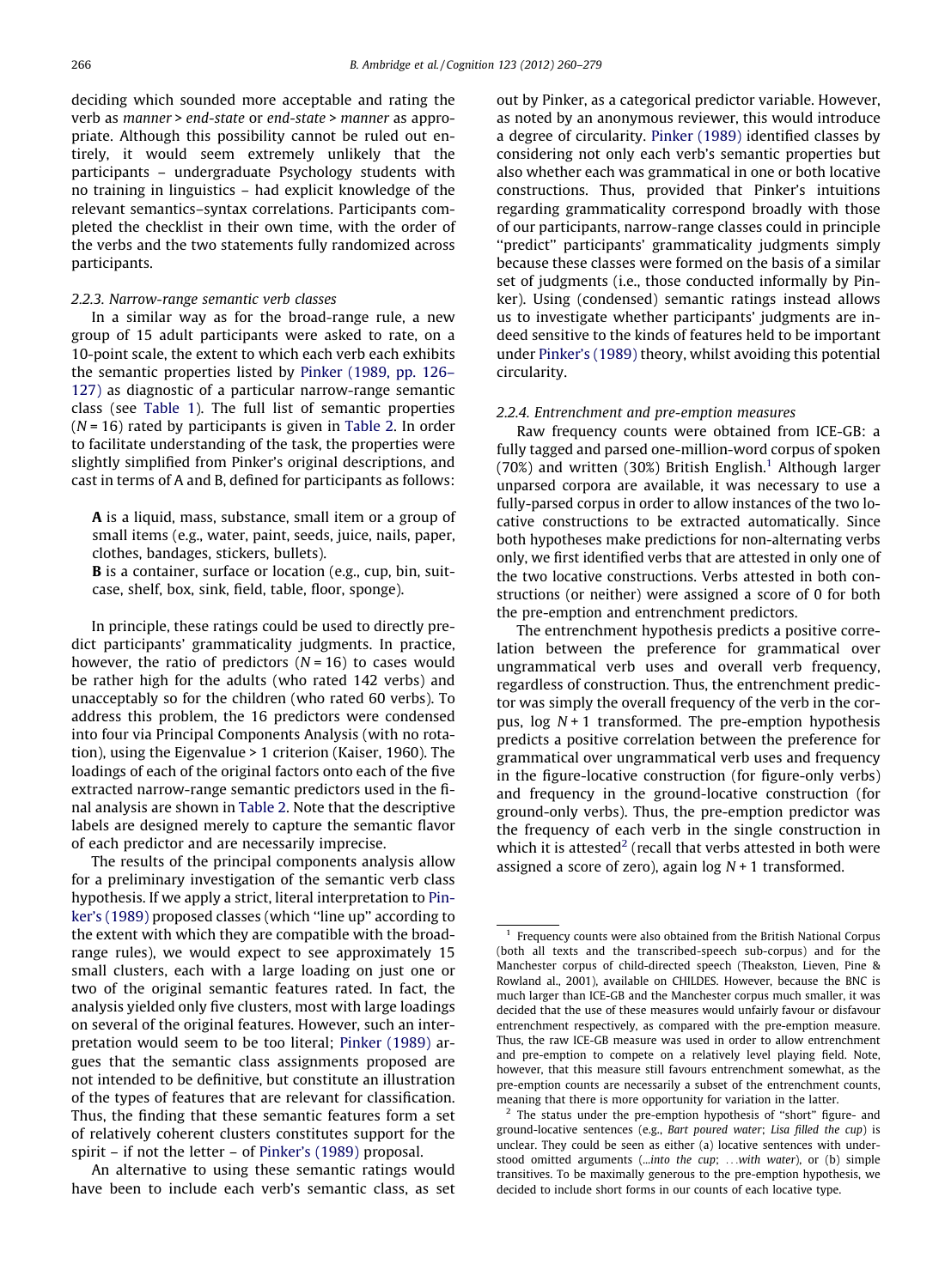<span id="page-7-0"></span>Because the dependent measure (difference score) is a positive score for figure-only verbs and a negative score for ground-only verbs, the sign of both the entrenchment and pre-emption measure was set (after the log transformation) to positive for verbs attested in the figure-locative construction only and negative for verbs attested in the ground-locative construction only.

Because the latter are a subset of the former, the entrenchment and pre-emption counts are inevitably highly correlated ( $r = 0.70$ ,  $p < 0.001$ ). In order to allow for assessment of the respective contributions of each predictor we calculated an additional entrenchment predictor residualized against the pre-emption predictor, and vice versa.

# 3. Results

Mixed-effects linear regression models (see [Baayen](#page-18-0) [\(2008\)](#page-18-0) for an introduction) were fitted to the data. For the main set of analyses, the outcome measure was a ''difference score'' calculated (on a verb-by-verb and participant-by-participant basis) by subtracting the rating for the ground-locative sentence from the rating from its figure-locative equivalent. In order to control for differences in the scales used by adults and children, and for any individual differences within age groups, all scores were converted into z-scores (representing the standard deviation from the mean) on a participant-by-participant basis. In addition to the fixed effects outlined below, all analyses included participant and verb as random effects. All analyses used treatment coding. Once the optimal model had been arrived at (see details below), we investigated whether adding by-participant random slopes for every fixed-effect that reached significance would yield an improved fit (for example, for the first analysis below, we added by-participant random slopes for Manner, End-State and the narrow-range semantic feature Gluing). In no case

Table 3

The influence of broad-range rules, narrow-range semantic verb classes, entrenchment and pre-emption on participants' preference for figure- over groundlocatives, for adults (left hand panel) and for all participants combined (right hand panel).

|                                                   | Extended set, adults only |            |                  |                  |                  | Core set, all participants |            |         |          |                  |                  |  |
|---------------------------------------------------|---------------------------|------------|------------------|------------------|------------------|----------------------------|------------|---------|----------|------------------|------------------|--|
|                                                   | $M(\beta)$                | SE         | $\boldsymbol{t}$ | $\boldsymbol{P}$ |                  | $M(\beta)$                 |            | SE      | t        |                  | $\boldsymbol{P}$ |  |
| (a) Broad-semantics model                         |                           |            |                  |                  |                  |                            |            |         |          |                  |                  |  |
| (Intercept)                                       | 0.04                      | 0.28       | 0.15             |                  | 0.885            | 0.39                       |            | (0.46)  | (0.83)   |                  | 0.405            |  |
| Manner                                            | 0.13                      | 0.04       | 3.31             |                  | 0.001            | 0.07                       |            | 0.06    | 1.30     |                  | 0.192            |  |
| End State                                         | $-0.14$                   | 0.04       | $-3.17$          |                  | 0.002            | $-0.14$                    |            | 0.06    | $-2.30$  |                  | 0.022            |  |
| Verb Variance                                     | 0.43                      |            |                  |                  |                  | 0.38                       |            |         |          |                  |                  |  |
| Participant Variance                              | 0.00                      |            |                  |                  |                  | 0.00                       |            |         |          |                  |                  |  |
| (b) Narrow-semantics model                        |                           |            |                  |                  |                  |                            |            |         |          |                  |                  |  |
| (Intercept)                                       | 0.26                      | 0.26       | 1.02             |                  | 0.309            | 0.30                       |            | 0.415   | 0.718    |                  | 0.473            |  |
| Manner                                            | 0.11                      | 0.04       | 2.94             |                  | 0.003            | 0.10                       |            | 0.055   | 1.884    |                  | 0.060            |  |
| End state                                         | $-0.17$                   | 0.04       | $-4.02$          |                  | 0.000            | $-0.16$                    |            | 0.055   | $-2.919$ |                  | 0.004            |  |
| SI splattering                                    | $-0.07$                   | 0.05       | $-1.22$          |                  | 0.223            | $-0.10$                    |            | 0.065   | $-1.531$ |                  | 0.126            |  |
| S <sub>2</sub> joining                            | 0.00                      | 0.05       | $-0.02$          |                  | 0.988            | 0.00                       |            | 0.073   | 0.057    |                  | 0.955            |  |
| S3 stacking                                       | $-0.03$                   | 0.05       | $-0.71$          |                  | 0.478            | $-0.03$                    |            | 0.06    | $-0.5$   |                  | 0.617            |  |
| S4 gluing                                         | 0.37                      | 0.05       | 7.80             |                  | 0.000            | 0.29                       |            | 0.059   | 4.979    |                  | 0.000            |  |
| S5 smearing                                       | $-0.02$                   | 0.05       | $-0.51$          |                  | 0.608            | $-0.17$                    |            | 0.073   | $-2.32$  |                  | 0.020            |  |
| Verb variance                                     | 0.29                      |            |                  |                  |                  | 0.25                       |            |         |          |                  |                  |  |
| Participant variance                              | 0.00                      |            |                  |                  |                  | 0.00                       |            |         |          |                  |                  |  |
| (c) Semantics + statistics model                  |                           |            |                  |                  |                  |                            |            |         |          |                  |                  |  |
| (Intercept)                                       | 0.24                      | 0.22       | 1.10             |                  | 0.273            | 0.07                       |            | 0.34    | 0.22     |                  | 0.827            |  |
| Manner                                            | 0.08                      | 0.03       | 2.46             |                  | 0.014            | 0.09                       |            | 0.04    | 1.98     |                  | 0.048            |  |
| End state                                         | $-0.13$                   | 0.04       | $-3.70$          |                  | 0.000            | $-0.10$                    |            | 0.05    | $-2.28$  |                  | 0.023            |  |
| SI splattering                                    | $-0.05$                   | 0.04       | $-1.01$          |                  | 0.311            | $-0.06$                    |            | 0.05    | $-1.21$  |                  | 0.226            |  |
| S2 joining                                        | 0.02                      | 0.04       | 0.56             |                  | 0.576            | $-0.01$                    |            | 0.06    | $-0.16$  |                  | 0.873            |  |
| S3 stacking                                       | 0.00                      | 0.04       | $-0.07$          |                  | 0.943            | 0.01                       |            | 0.05    | 0.16     |                  | 0.877            |  |
| S4 gluing                                         | 0.25                      | 0.04       | 5.88             |                  | 0.000            | 0.20                       |            | 0.05    | 3.90     |                  | 0.000            |  |
| S5 smearing                                       | 0.02                      | 0.04       | 0.56             |                  | 0.577            | $-0.02$                    |            | 0.07    | $-0.34$  |                  | 0.733            |  |
| Entrenchment                                      | 0.59                      | 0.08       | 7.79             |                  | 0.000            | 0.48                       |            | 0.09    | 5.28     |                  | 0.000            |  |
| Verb variance                                     | 0.19                      |            |                  |                  |                  | 0.16                       |            |         |          |                  |                  |  |
| Participant variance                              | 0.00                      |            |                  |                  |                  | 0.00                       |            |         |          |                  |                  |  |
| (d) Statistics-only model                         |                           |            |                  |                  |                  |                            |            |         |          |                  |                  |  |
| (Intercept)                                       | $-0.01$                   | 0.04       | $-0.21$          |                  | 0.833            | (0.05)                     |            | (0.06)  | (0.80)   |                  | 0.420            |  |
| Entrenchment                                      | 0.80                      | 0.08       | 10.24            |                  | 0.000            | 0.65                       |            | 0.09    | 7.44     |                  | 0.000            |  |
| Verb variance                                     | 0.52                      |            |                  |                  |                  | 0.22                       |            |         |          |                  |                  |  |
| Participant variance                              | 0.00                      |            |                  |                  |                  | 0.00                       |            |         |          |                  |                  |  |
| Model comparisons                                 |                           | <b>AIC</b> | LogLik           | Chi              | $\boldsymbol{P}$ | df                         | <b>AIC</b> | LogLik  | Chi      | $\boldsymbol{p}$ | df               |  |
| (a) Broad-semantics model $(df = 6)$ versus       |                           | 9465       | $-4727$          |                  |                  |                            | 9049       | $-4518$ |          |                  |                  |  |
| (b) Narrow-semantics model $(df = 1 1)$ versus    |                           | 9419       | $-4699$          | 56.29            | 0.000            | 5                          | 9029       | $-4503$ | 30.12    | 0.000            | 5                |  |
| (c) Semantics + Statistics model (df = 12) versus |                           | 9368       | $-4672$          | 53.33            | 0.000            | $\mathbf{1}$               | 9005       | $-4490$ | 26.02    | 0.000            | $\mathbf{1}$     |  |
| (d) Statistics-only model $(df = 5)$              |                           | 9402       | $-4696$          | 48.225           | 0.000            | $\overline{7}$             | 9015       | $-4502$ | 24.180   | 0.001            | $\overline{7}$   |  |
| Age and interactions added to Model $c$ (df = 30) |                           |            |                  |                  |                  |                            | 8855       | -4397   | 185.9    | 0.000            | 18               |  |
|                                                   |                           |            |                  |                  |                  |                            |            |         |          |                  |                  |  |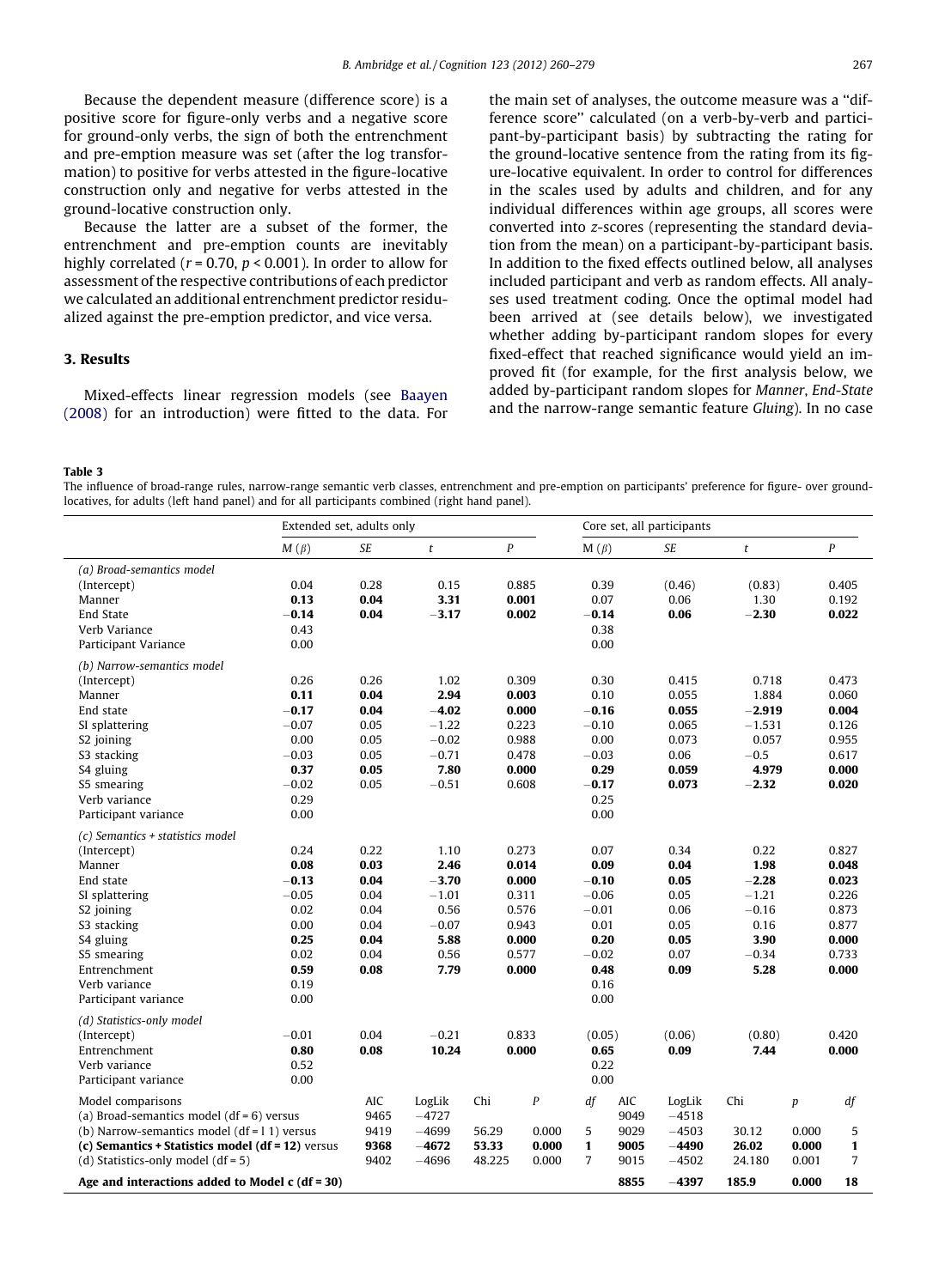did this an improved fit to the data; hence we report only the simpler models with no random slopes.

# 3.1. Adults

The first set of analyses included all 142 verbs and ratings from adults only (as children rated only a subset of 60 verbs). The first model (termed the Broad-semantics model) was designed to investigate the psychological reality of [Pinker's \(1989\)](#page-19-0) broad-range rule for the locative constructions. Ratings of the extent to which each verb denotes the (a) manner and (b) end-state of an action (corresponding to the semantic core of the figure- and ground-locative respectively) were entered as fixed effects. Both were significant predictors in the expected direction (see [Table 3a](#page-7-0)). That is, the greater the extent to which the verb was rated as denoting a particular manner, the greater the preference for figure- over ground-locative uses (positive difference score). The greater the extent to which the verb was rated as denoting a particular end-state, the greater the preference for ground- over figure-locative uses (negative difference score).

The second model (termed the Narrow-semantics model) was designed to investigate whether adding narrow-range semantics to the first model would improve its coverage of the data. The five composite semantic features obtained from the Principal Components Analysis (see [Table 2](#page-5-0)) were entered as predictors (see [Table 3](#page-7-0)b). Adding these narrowrange semantic features to the model significantly improved its coverage of the data (see rows labeled Model Comparisons; note that smaller AIC and LogLik values indicate better model fit). Although, only one of the five features (Gluing) explained a significant proportion of variance by itself, it is important to note that at least some of the other semantic clusters (certainly Stacking and, to some expect, Splattering) characterize alternating verbs, whose ratings would not necessarily be expected to differ significantly from the intercept (i.e., participants' mean ratings). Nevertheless, this finding suggests that whilst the types of syntactically-relevant semantic features proposed by [Pinker \(1989\)](#page-19-0) certainly do seem to influence verbs' argument structure privileges, the particular classes proposed (or at least the PCA clusters derived from them) do not precisely characterize how they do so.

The third model was designed to investigate whether the statistical learning (entrenchment and pre-emption) predictors explain additional variance beyond that explained by verb semantics. A complication already noted is that the entrenchment and pre-emption predictors are highly correlated ( $r = 0.70$ ,  $p < 0.001$ ). Thus, simply adding both to the model would not provide a reliable estimate of the unique variance explained by each. Before proceeding, we therefore investigated whether the entrenchment or pre-emption measure alone constituted a better predictor of the outcome measure. Although both entrenchment  $(B = 0.80, \, SE = 0.08, \, t = 10.24, \, p < 0.001)$  and pre-emption  $(B = 1.05, SE = 0.11, t = 9.42, p < 0.001)$  were excellent predictors of the difference scores, the entrenchment model (AIC = 9402, LogLik =  $-4696$ ) was significantly better than the pre-emption model (AIC =  $9412$ , LogLik =  $-4701$ ) by likelihood ratio test  $(\chi^2 = 9.71, df = 0, p < 0.001)$ .

Furthermore, whilst adding the residualized entrenchment predictor to the pre-emption model significantly improved its coverage (AIC = 9404, LogLik =  $-4696$ ,  $\chi^2$  = 9.75, df = 1,  $p = 0.002$ ), adding the residualized pre-emption predictor to the entrenchment model did not (AIC = 9404, Log-Lik =  $-4696$ ,  $\chi^2$  = 0.03, df = 1, p = 0.85, n.s.). Thus, whilst entrenchment and pre-emption are both excellent predictors independently, when pitted against one another, only one – entrenchment – explains variance that the other cannot.

Thus, for the third model (termed the Semantics + Statistics model) only the entrenchment predictor was added to the Narrow Semantics model outlined above. This model is shown in [Table 3](#page-7-0)c. Although the broad- and narrow-range semantic predictors remain significant, the entrenchment predictor explains a significant proportion of additional variance (see rows labeled Model Comparisons). That is, frequency in attested constructions has an effect on participants' judgments above and beyond the effect of verb semantics.

In the introduction, we discussed the possibility that, whilst the motivation underlying particular argument restrictions may ultimately be semantic, learners can acquire these restrictions using statistical learning alone, via entrenchment/pre-emption (e.g., [Stefanowitsch,](#page-19-0) [2008](#page-19-0)). If this is the case, then the statistical-learning predictors should be an almost-perfect proxy for semantics. That is, when all semantic factors are removed, a statistics-only model (see [Table 2d](#page-5-0)) should give equally good coverage of the data. In fact, removing the semantic predictors had a significantly detrimental effect on the model's ability to explain the judgment data (see the final two Model Comparisons).

In summary, the best statistical model for this dataset (adult ratings of all 142 locative verbs listed by [Pinker,](#page-19-0) [1989](#page-19-0)) includes both semantic measures (at the broad and narrow level) and the statistical-learning measure of entrenchment, but not pre-emption.

# 3.2. Developmental effects

For the full adult dataset, all semantic and statistical predictors are required to explain the pattern of grammaticality-judgment data observed. This raises the question of development: are all factors operational throughout learning and, if so, does their relative influence change over time?

With regard to the semantic verb class hypothesis, two different predictions are feasible, depending on whether or not young children are assumed to have acquired the broad-range rules. If so, one would expect to see little or no developmental progression with regard to the influence of the broad-range semantic predictors, with the influence

 $3\,$  A reviewer raised the possibility that apparent frequency effects are in fact semantic effects ''in disguise'', and arise simply from the fact that more frequent verbs have better-learned semantics. Indeed, this is a position that we have taken in a previous paper [\(Ambridge et al., 2009](#page-18-0)). However, the present finding that verb frequency (entrenchment) explains additional variance beyond that explained by semantics counts strongly against this possibility.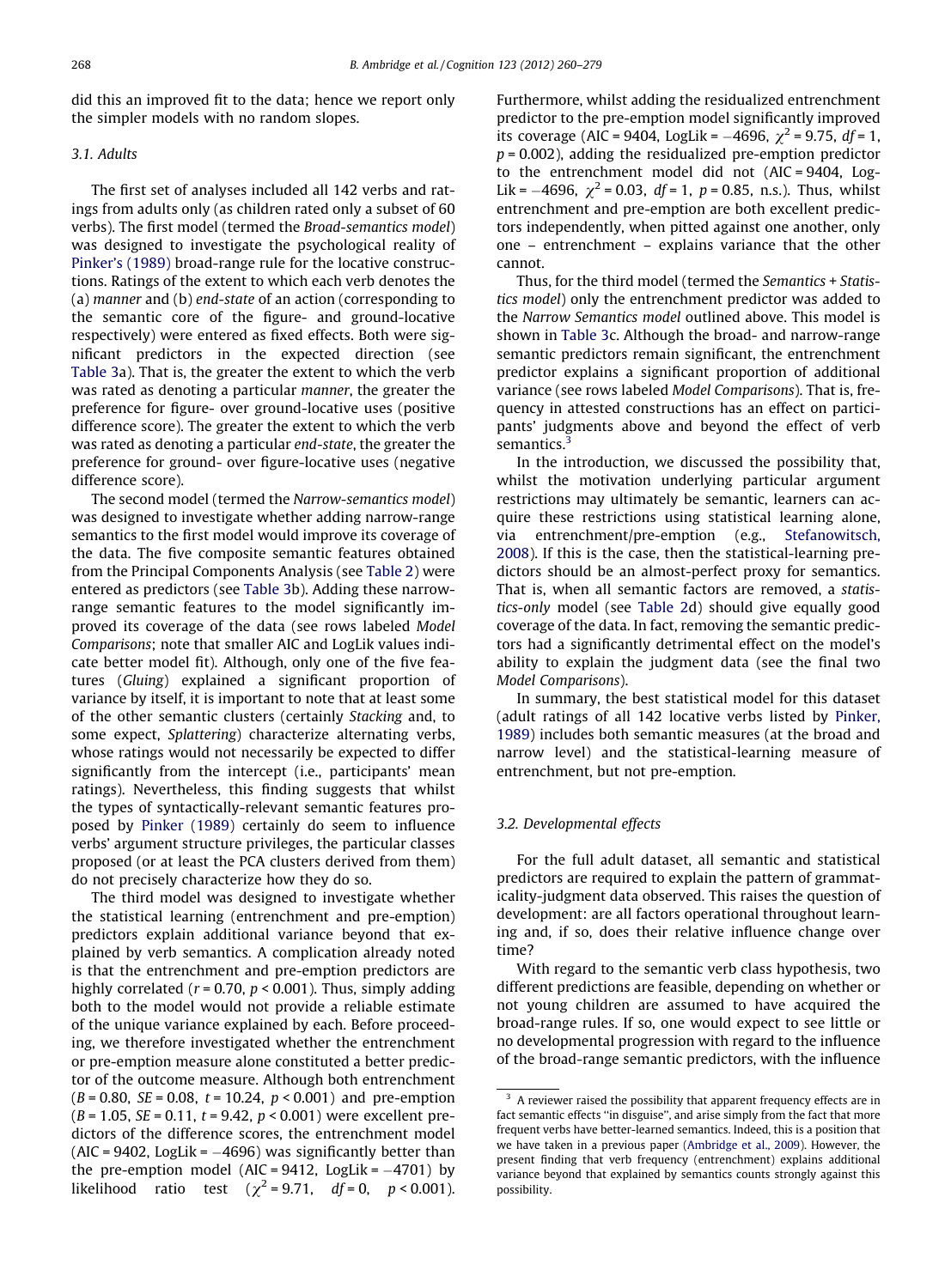of the narrow-range predictors increasing with age, as classes are formed ([Pinker, 1989,](#page-19-0) suggests puberty as the point where a learner's narrow classes become fixed). However, another possibility consistent with the semantic verb class hypothesis is that neither the broad- nor narrow-range rules are fully acquired until some point after age 9–10, and that developmental effects will be observed at both levels.

Two different possibilities are also feasible with regard to the entrenchment/pre-emption hypotheses. On the one hand, the between-verb differences predicted under such accounts (errors are less acceptable for verbs that are of high frequency overall, or in a competing construction) may be expected to be of a similar magnitude for each age group as the ratio of high-to-low frequency tokens presumably remains constant. For example, pour is approximately twice as frequent as dribble in adult corpora, and the same is likely true for children. On the other hand, if pre-emption/entrenchment requires some threshold of occurrences, or is more sensitive to absolute than relative frequency, then the magnitude of the observed frequency effect may increase with age.

Before investigating age effects directly, we first investigated whether the effects observed above for adults, looking at all 142 verbs, held when looking at just the 60 verbs rated by all participants, including all age groups (see [Table 3](#page-7-0), right hand portion). The results were essentially unchanged, in that the Semantics + Statistics model yielded the best coverage of the data, with the two broad-range predictors, the same single narrow-range predictor (Gluing) and the entrenchment predictor significant (although the details are not shown, the optimal statistics-only model again included entrenchment but not pre-emption).

A likelihood-ratio test (see [Table 3,](#page-7-0) final row) confirmed that adding age and its interactions to this model yielded significantly improved coverage of the data ( $\chi^2$  = 185.9,  $df = 18$ ,  $p < 0.001$ ). The main set of analyses was therefore conducted for each age group independently (see [Table 4](#page-10-0)).

Inspection of the semantic predictors suggests that, consistent with the second possibility outlined above, the influence of both the broad and narrow-range semantic predictors increases with age and roughly in parallel. In the optimal model ([Table 4c](#page-10-0)), the Beta values for the broad-range factor of End State increase gradually from age 5–6 ( $B = -0.07$ ,  $SE = 0.04$ ) through 9–10 ( $B = -0.09$ ,  $SE = 0.05$ ) to adults ( $B = -0.13$ ,  $SE = 0.06$ ), with the younger group differing significantly from adults (Age 5–6 versus Adults  $\times$  End State: *B* = 0.06, *SE* = 0.03, *t* = 2.35, *p* = 0.02), and the older group only marginally so (Age 9–10 versus Adults  $\times$  Endstate:  $B = 0.05$ ,  $SE = 0.02$ ,  $t = 1.77$ ,  $p = 0.09$ .<sup>4</sup> For the other broad-range feature, Manner, the older children  $(B = 0.11, SE = 0.04)$  and adults  $(B = 0.10, SE = 0.06)$ show very similar performance (Age 9–10 versus Adults  $\times$  Manner:  $B = 0.001$ ,  $SE = 0.02$ ,  $t = 0.43$ ,  $p = 0.67$ , n.s.), with the younger children  $(B = 0.03, SE = 0.04)$  significantly less influenced by this feature (Age 5–6 versus Adults  $\times$  Manner:  $B = -0.07$ ,  $SE = 0.03$ ,  $t = -2.71$ ,  $p = 0.007$ ).

A very similar pattern is observed for the only significant narrow-range feature (Gluing), which increases in importance gradually from age  $5-6$  ( $B = 0.12$ ,  $SE = 0.04$ ) through 9–10 ( $B = 0.17$ ,  $SE = 0.05$ ) to adults ( $B = 0.26$ ,  $SE = 0.07$ ), with both child groups significantly different from adults (Age 5–6 versus Adults  $\times$  Gluing:  $B = -0.14$ ,  $SE = 0.03$ ,  $t = -4.74$ ,  $p < 0.001$ ; Age 9-10  $\times$  Adults  $\times$  Gluing:  $B = -0.09$ ,  $SE = 0.03$ ,  $t = -3.17$ ,  $p = 0.002$ ). In fact, it is notable that this narrow-range semantic predictor explains a significant proportion of unique variance for all age groups, which is not always the case for the broad-range predictors. Furthermore, as a group, the narrow-range semantic predictors always explain additional variance above and beyond that explained by the broad-range predictors, for each age group individually.

In summary, broad- and narrow-range semantic predictors appear to show a very similar developmental trajectory. This provides support for a version of the semantic verb class hypothesis in which both broad- and narrowrange semantic properties of verbs are still being learned at age 9–10 (and possibly until puberty). A stronger version of the semantic verb class hypothesis under which children first acquire adult-like broad-range rules and only later form narrow-range semantic classes is not supported.

Adding the frequency predictor, entrenchment, also yielded significantly improved coverage for each age group (see Model comparisons, Model b versus Model c). Entrenchment was added as the sole frequency predictor as, for each age group, the optimal statistics-only model again included the entrenchment, but not the pre-emption predictor. As for the semantic predictors, the relative influence of entrenchment increased between age  $5-6$  ( $B = 0.24$ ,  $SE = 0.08$ ), and age 9–10 ( $B = 0.53$ ,  $SE = 0.09$ ) and adults  $(B = 0.59, SE = 0.012)$ , with only the younger group significantly different from adults (Age 5-6 versus Adults  $\times$ Entrenchment:  $B = -0.39$ ,  $SE = 0.05$ ,  $t = -6.44$ ,  $p < 0.001$ ; Age 9–10 versus Adults  $\times$  Entrenchment:  $B = -0.06$ ,  $SE = 0.05$ ,  $t = -1.09$ ,  $p = 0.28$ , n.s.). Thus, whilst entrenchment has a significant influence on participants' judgments at every age, this influence appears to increase between ages 5–6 and 9–10 and then to plateau.

As outlined above, both the semantic and entrenchment predictors explained significant independent proportions of variance at each age group. Thus, as one would expect, likelihood ratio tests revealed that for each age group separately (as for all ages combined), the model that offered the best coverage of the data included both the semanticand statistical-learning predictors (see [Table 4](#page-10-0), Model comparisons).<sup>5</sup>

<sup>4</sup> These comparisons are taken from the Semantics + Statistics Model with age and its interactions added, the parameters of which are given in the last row of [Table 3.](#page-7-0) For reasons of space, this model (which contains 26 predictors) is not shown in full.

 $5$  For the youngest children, the semantics + statistics model significantly outperformed the statistics-only model by log likelihood test  $(-1286$  versus  $-1293$ ), but not according to the AIC, which was slightly lower for the latter (2596 versus 2595). This is because the AIC penalizes models that contain a high number of predictors  $(df = 12$  for the semantics + statistics model,  $df = 5$  for the statistics-only model). Thus, whilst the statistics-only model is more economical, the fact remains that adding the semantic predictors nevertheless yields improved coverage of the data.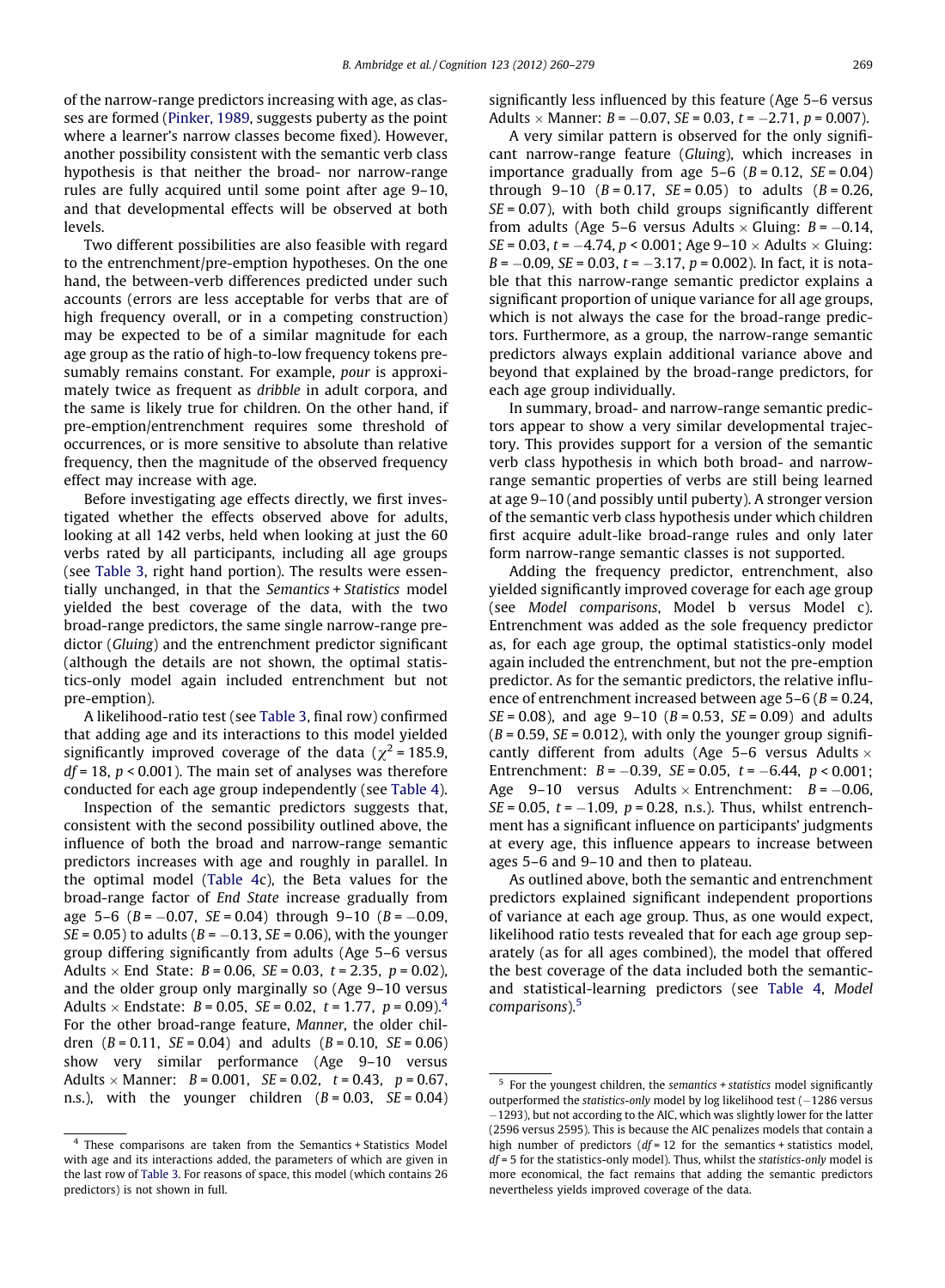# <span id="page-10-0"></span>Table 4

Separate analysis for each age group.

|                                                                  |            | Core set, adults |                |                  |                  |              | Core set, Age 9 |         |                  |                  |            | Core set, Age 5 |                  |       |  |  |
|------------------------------------------------------------------|------------|------------------|----------------|------------------|------------------|--------------|-----------------|---------|------------------|------------------|------------|-----------------|------------------|-------|--|--|
|                                                                  | $M(\beta)$ | <b>SE</b>        | $\mathfrak{r}$ | $\boldsymbol{P}$ | $M(\beta)$       |              | SE              | t       | $\boldsymbol{P}$ | $M(\beta)$       |            | SE              | $\boldsymbol{t}$ | P     |  |  |
| (a) Broad-semantics model                                        |            |                  |                |                  |                  |              |                 |         |                  |                  |            |                 |                  |       |  |  |
| (Intercept)                                                      | (0.56)     | (0.59)           | (0.94)         | 0.347            | (0.17)           |              | (0.46)          | (0.37)  | 0.710            |                  | (0.28)     | (0.31)          | (0.92)           | 0.360 |  |  |
| Manner                                                           | 0.09       | 0.07             | 1.22           | 0.222            | 0.09             |              | 0.06            | 1.69    | 0.092            |                  | 0.02       | 0.04            | 0.65             | 0.514 |  |  |
| End state                                                        | $-0.17$    | 0.08             | $-2.24$        | 0.026            | $-0.13$          |              | 0.06            | $-2.19$ | 0.029            |                  | $-0.08$    | 0.04            | $-2.03$          | 0.042 |  |  |
| Verb variance                                                    | 0.63       |                  |                |                  | 0.36             |              |                 |         |                  |                  | 0.13       |                 |                  |       |  |  |
| Participant variance                                             | 0.00       |                  |                |                  | 0.00             |              |                 |         |                  |                  | 0.00       |                 |                  |       |  |  |
| (b) Narrow-semantics model                                       |            |                  |                |                  |                  |              |                 |         |                  |                  |            |                 |                  |       |  |  |
| (Intercept)                                                      | 0.47       | 0.53             | 0.88           | 0.382            | 0.03             |              | 0.43            | 0.08    | 0.938            |                  | 0.25       | 0.31            | 0.84             | 0.404 |  |  |
| Manner                                                           | 0.12       | 0.07             | 1.74           | 0.083            | 0.13             |              | 0.06            | 2.33    | 0.020            |                  | 0.04       | 0.04            | 0.99             | 0.324 |  |  |
| End state                                                        | $-0.20$    | 0.07             | $-2.86$        | 0.004            | $-0.15$          |              | 0.06            | $-2.59$ | 0.010            |                  | $-0.10$    | 0.04            | $-2.42$          | 0.016 |  |  |
| SI splattering                                                   | $-0.12$    | 0.08             | $-1.39$        | 0.166            | $-0.11$          |              | 0.07            | $-1.70$ | 0.090            |                  | $-0.06$    | 0.05            | $-1.15$          | 0.250 |  |  |
| S <sub>2</sub> joining                                           | 0.02       | 0.09             | 0.24           | 0.808            | $-0.02$          |              | 0.08            | $-0.30$ | 0.763            |                  | 0.00       | 0.05            | $-0.05$          | 0.958 |  |  |
| S3 stacking                                                      | $-0.05$    | 0.08             | $-0.62$        | 0.535            | $-0.03$          |              | 0.06            | $-0.53$ | 0.596            |                  | 0.01       | 0.04            | 0.12             | 0.901 |  |  |
| S4 gluing                                                        | 0.38       | 0.08             | 4.98           | 0.000            | 0.27             |              | 0.06            | 4.42    | 0.000            |                  | 0.17       | 0.04            | 3.82             | 0.000 |  |  |
| S5 smearing                                                      | $-0.20$    | 0.09             | $-2.15$        | 0.032            | $-0.18$          |              | 0.08            | $-2.36$ | 0.018            |                  | $-0.10$    | 0.05            | $-1.90$          | 0.058 |  |  |
| Verb variance                                                    | 0.41       |                  |                |                  | 0.24             |              |                 |         |                  |                  | 0.09       |                 |                  |       |  |  |
| Participant variance                                             | 0.00       |                  |                |                  | 0.00             |              |                 |         |                  |                  | 0.00       |                 |                  |       |  |  |
| (c) Semantics + statistics modi                                  |            |                  |                |                  |                  |              |                 |         |                  |                  |            |                 |                  |       |  |  |
| (Intercept)                                                      | 0.19       | 0.45             | 0.43           | 0.665            | $-0.21$          |              | 0.34            | $-0.63$ | 0.530            |                  | 0.14       | 0.28            | 0.50             | 0.614 |  |  |
| Manner                                                           | 0.10       | 0.06             | 1.77           | 0.077            | 0.11             |              | 0.04            | 2.60    | 0.010            |                  | 0.03       | 0.04            | 0.87             | 0.387 |  |  |
| End state                                                        | $-0.13$    | 0.06             | $-2.21$        | 0.027            | $-0.09$          |              | 0.05            | $-1.87$ | 0.061            |                  | $-0.07$    | 0.04            | $-1.82$          | 0.070 |  |  |
| SI splattering                                                   | $-0.07$    | 0.07             | $-1.04$        | 0.299            | $-0.08$          |              | 0.05            | $-1.43$ | 0.155            | $-0.04$          |            | 0.04            | $-0.84$          | 0.399 |  |  |
| S <sub>2</sub> joining                                           | 0.01       | 0.08             | 0.08           | 0.937            | $-0.04$          |              | 0.06            | $-0.64$ | 0.523            | $-0.01$          |            | 0.05            | $-0.19$          | 0.847 |  |  |
| S3 stacking                                                      | 0.00       | 0.06             | $-0.03$        | 0.976            | 0.01             |              | 0.05            | 0.17    | 0.864            |                  | 0.02       | 0.04            | 0.59             | 0.557 |  |  |
| S4 gluing                                                        | 0.26       | 0.07             | 3.89           | 0.000            | 0.17             |              | 0.05            | 3.26    | 0.001            |                  | 0.12       | 0.04            | 2.77             | 0.006 |  |  |
| S5 smearing                                                      | $-0.02$    | 0.09             | $-0.26$        | 0.798            | $-0.02$          |              | 0.07            | $-0.25$ | 0.800            |                  | $-0.03$    | 0.06            | $-0.52$          | 0.604 |  |  |
| Entrenchment                                                     | 0.59       | 0.12             | 4.89           | 0.000            | 0.53             |              | 0.09            | 5.83    | 0.000            |                  | 0.24       | 0.08            | 3.14             | 0.002 |  |  |
| Verb variance                                                    | 0.28       |                  |                |                  | 0.14             |              |                 |         |                  |                  |            |                 |                  |       |  |  |
| Participant variance                                             | 0.00       |                  |                |                  | 0.00             |              |                 |         |                  |                  |            |                 |                  |       |  |  |
| (d) Statistics-only model                                        |            |                  |                |                  |                  |              |                 |         |                  |                  |            |                 |                  |       |  |  |
| (Intercept)                                                      | 0.12       | 0.08             | 1.51           | 0.132            | $-0.02$          |              | 0.06            | $-0.36$ | 0.719            |                  | $-0.01$    | 0.05            | $-0.24$          | 0.813 |  |  |
| Entrenchment                                                     | 0.81       | 0.11             | 7.05           | 0.000            | 0.67             |              | 0.09            | 7.84    | 0.000            |                  | 0.34       | 0.07            | 5.16             | 0.000 |  |  |
| Verb variance                                                    | 0.37       |                  |                |                  | 0.18             |              |                 |         |                  |                  | 0.08       |                 |                  |       |  |  |
| Participant variance                                             | 0.00       |                  |                |                  | 0.00             |              |                 |         |                  |                  | 0.00       |                 |                  |       |  |  |
| Model comparisons                                                |            | <b>AIC</b>       | logLik         | Chi              | $\boldsymbol{p}$ | df           | <b>AIC</b>      | LogLik  | Chi              | $\boldsymbol{p}$ | <b>AIC</b> | LogLik          | Chi              | p     |  |  |
| (a) Broad-semantics model $(df = 6)$                             |            | 3990             | $-1989$        |                  |                  |              | 2302            | $-1145$ |                  |                  | 2614       | $-1301$         |                  |       |  |  |
| versus                                                           |            |                  |                |                  |                  |              |                 |         |                  |                  |            |                 |                  |       |  |  |
| (b) Narrow-semantics model                                       |            | 3970             | $-1974$        | 29.87            | 0.000            | 5            | 2286            | $-1132$ | 26.08            | 0.000            | 2605       | $-1292$         | 19.08            | 0.002 |  |  |
| (df = ll)versus<br>(c) Semantics + Statistics model (df = $12$ ) |            | 3950             | $-1963$        | 22.89            | 0.000            | $\mathbf{1}$ | 2258            | $-1117$ | 30.48            | 0.000            | 2596       | $-1286$         | 10.47            | 0.001 |  |  |
| versus                                                           |            |                  |                |                  |                  |              |                 |         |                  |                  |            |                 |                  |       |  |  |
| (d) Statistics-only model $(df = 5)$                             |            | 3959             | $-1974$        | 23.26            | 0.002            | 7            | 2266            | $-1128$ | 22.31            | 0.002            | 2595       | $-1293$         | 12.09            | 0.098 |  |  |

### 3.3. Clarifying the roles of entrenchment and pre-emption

All the analyses presented up to this point have used as the dependent measure a difference score calculated- on a verb-by-verb and participant-by participant-basis – by subtracting the rating for each ground-locative sentence (e.g., \*Bart poured the cup with water) from the rating for its equivalent figure-locative sentence (e.g., Bart poured water into the cup). As noted in the introduction, difference scores are commonly used in grammaticality judgment tasks of this nature, as they control for any general dispreference that participants may show for particular verbs and nouns, and any infelicities associated with particular test sentences. For example, if, for some reason, Lisa was felt to be a bad example of a filling AGENT, this would be reflected in both the figure- and ground-locative sentences for this verb.

However, the use of difference scores suffers from an important drawback when evaluating the entrenchment

and pre-emption hypotheses. Both accounts assume that repeated uses of a verb in permissible constructions (e.g., Bart filled the bottle with juice) contribute to an everstrengthening inference that the use of this verb in non-attested constructions (e.g., \*Lisa filled water into the cup) is not permitted. The problem with using difference scores to test this prediction is that any apparent entrenchment or pre-emption effect could in principle be a consequence of attested uses boosting the acceptability of grammatical sentences (e.g., Lisa filled the cup with water) as opposed to reducing the acceptability of the ungrammatical member of the pair (e.g., \*Lisa filled water into the cup) $6$ .

The final set of analyses therefore tested the entrenchment and pre-emption hypotheses, looking at ratings for ungrammatical sentences only. Focussing on the core set of verbs rated by all participants, this comprises 20

 $6\,$  We thank an anonymous reviewer for raising this point.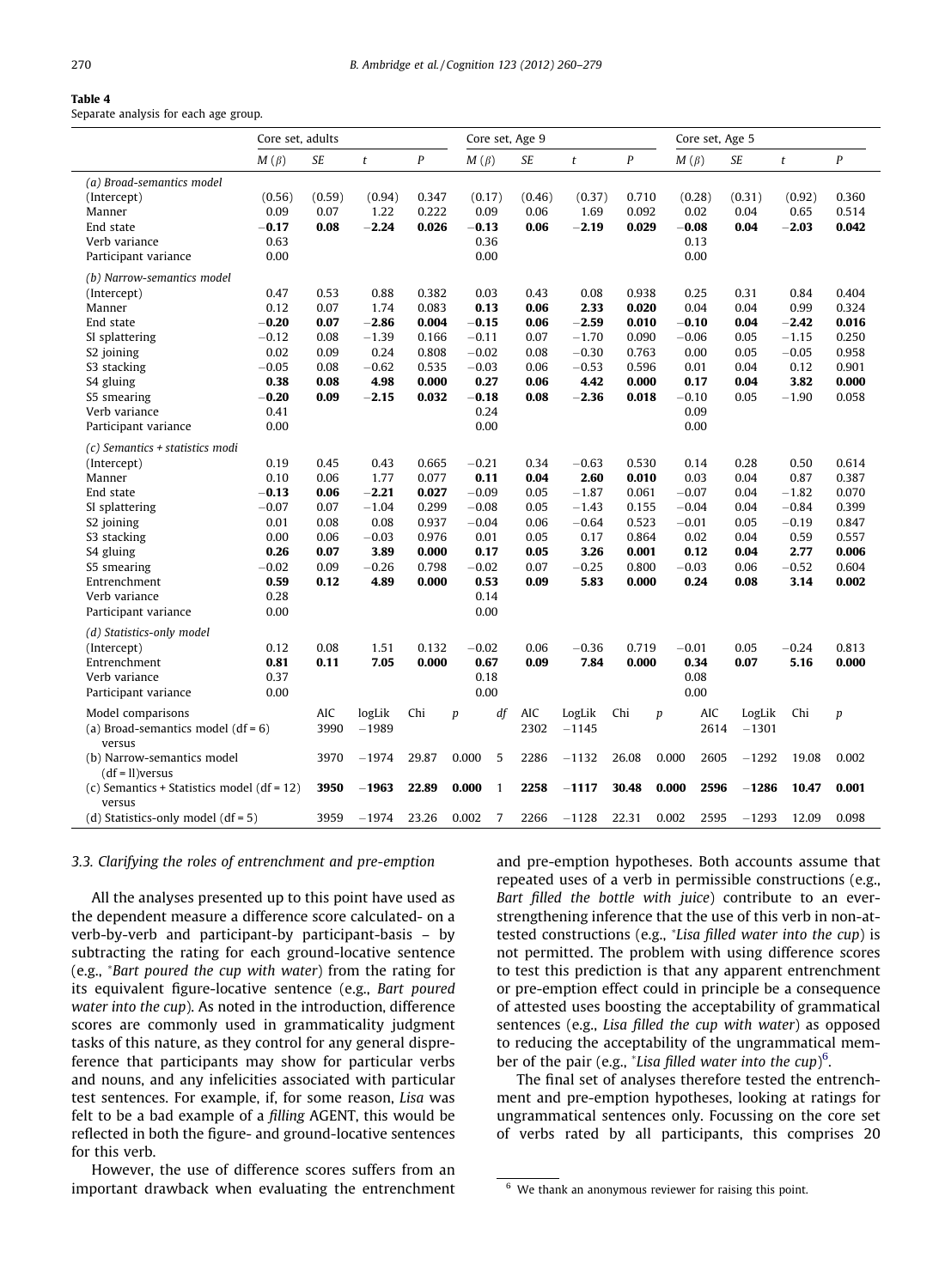figure-locative uses of ground-only verbs (e.g., *\*Lisa filled* water into the cup) and 20 ground-locative uses of figureonly verbs (e.g., \*Lisa poured the cup with water). The entrenchment hypothesis predicts a negative correlation between the acceptability of a particular error and the corpus frequency of the relevant verb, regardless of context. The pre-emption hypothesis predicts a negative correlation between the acceptability of a particular error and the corpus frequency of the relevant verb in the closest competing construction (i.e., figure-locative for groundonly verbs and ground-locative for figure-only verbs). Neither hypothesis makes any prediction with regard to alternating verbs. Because this analysis was conducted on raw scores, as opposed to difference scores, raw log frequency counts were used, as opposed to the counts assigned a  $+/-$  sign on the basis of their figure-only/ ground-only status, used for the main analysis.

For each age group, we compared a model that included both predictors against (a) an entrenchment-only model and (b) a pre-emption-only model. The model with both predictors contained the raw entrenchment predictor and the residualized pre-emption predictor (for the purposes of comparison with the single-predictor models, such a model is formally identical to a model with a raw pre-emption predictor and a residualized entrenchment predictor). The results of this analysis are shown in Table 5.

For the adults, adding entrenchment confers a marginal improvement upon a pre-emption-only model ( $p = 0.08$ ), but adding pre-emption confers no improvement on an entrenchment-only model ( $p = 0.45$ ). The situation is identical for the 9–10 year olds ( $p = 0.06$  and  $p = 0.56$ respectively). Thus, for the two older groups, an entrenchment-only model is optimal (replicating the findings from the main analysis). For the younger children the model containing both predictors performs significantly better than either the entrenchment-only ( $p = 0.005$ ) or the preemption-only model ( $p = 0.002$ ). However, inspection of the Entrenchment + Pre-emption model reveals that the residualized pre-emption predictor is working in the opposite direction to that predicted: A figure-only verb that is more frequent in the figure-locative than one would predict given its overall frequency (the residualized pre-emption measure) is more acceptable in the ungrammatical ground-locative construction than one would expect, given its overall frequency (and vice versa for ground-only verbs). This most likely reflects a statistical quirk arising from the residualization process. In the Pre-emption only model for this age group, pre-emption does not have a negative effect, but an effect of precisely zero  $(M = 0.00,$  $SE = 0.11$ ,  $p = 0.98$ , n.s.). Supporting this interpretation, note that for the older children and adults, the pre-emption predictor is in the predicted negative direction in the Pre-emption-only model, but the residualized version flips (though is not significant) in the Entrenchment + Pre-emption model.

In summary, the entrenchment hypothesis was supported for all age groups: The greater the overall frequency of a verb, the less acceptable it is rated in non-permitted constructions. The effect of pre-emption – for the older two groups – requires a more nuanced explanation. To be sure, the greater the frequency of a ground-only verb in the ground-locative construction, the less acceptable it is rated in the figure-locative construction (and vice versa), in accordance with the predictions of the pre-emption hypothesis. However, to the extent that entrenchment and pre-emption can be dissociated statistically, there is no evidence that occurrence in one of the two locative constructions (pre-emption) has any effect over and above occurrence in general (entrenchment).

#### Table 5

Clarifying the roles of entrenchment and pre-emption.

|                                                                                                                                  | Core set, adults                           |                      |                            |                         |                         | Core set, Age 9                            |                      |                            |                         |                         | Core set, Age 5                            |                      |                            |                         |
|----------------------------------------------------------------------------------------------------------------------------------|--------------------------------------------|----------------------|----------------------------|-------------------------|-------------------------|--------------------------------------------|----------------------|----------------------------|-------------------------|-------------------------|--------------------------------------------|----------------------|----------------------------|-------------------------|
|                                                                                                                                  | $M(\beta)$                                 | <b>SE</b>            | t                          | P                       |                         | $M(\beta)$                                 | <b>SE</b>            | t                          | P                       |                         | $M(\beta)$                                 | <b>SE</b>            | $\mathbf{r}$               | P                       |
| Entrenchment + Pre-emption<br>(Intercept)<br>Entrenchment<br>Pre-emption (residualized)<br>Verb variance<br>Participant variance | $-0.34$<br>$-0.35$<br>0.28<br>0.27<br>0.04 | 0.13<br>0.15<br>0.36 | $-2.53$<br>$-2.32$<br>0.77 | 0.011<br>0.021<br>0.442 |                         | $-0.42$<br>$-0.32$<br>0.17<br>0.00<br>0.12 | 0.10<br>0.12<br>0.28 | $-4.26$<br>$-2.78$<br>0.61 | 0.000<br>0.006<br>0.546 |                         | $-0.25$<br>$-0.19$<br>0.60<br>0.00<br>0.04 | 0.08<br>0.09<br>0.21 | $-3.26$<br>$-2.17$<br>2.83 | 0.001<br>0.030<br>0.005 |
| Entrenchment only<br>(Intercept)<br>Entrenchment<br>Verb variance<br>Participant variance                                        | $-0.36$<br>$-0.32$<br>0.27<br>0.04         | 0.13<br>0.15         | $-2.75$<br>$-2.21$         | 0.006<br>0.027          |                         | $-0.44$<br>$-0.31$<br>0.00<br>0.12         | 0.10<br>0.11         | $-4.51$<br>$-2.74$         | 0.000<br>0.006          |                         | $-0.29$<br>$-0.13$<br>0.00<br>0.05         | 0.08<br>0.09         | $-3.60$<br>$-1.42$         | 0.000<br>0.156          |
| Pre-emption only<br>(Intercept)<br>Pre-emption<br>Verb variance<br>Participant variance                                          | $-0.47$<br>$-0.27$<br>0.29<br>0.04         | 0.11<br>0.18         | $-4.10$<br>$-1.50$         | 0.000<br>0.134          |                         | $-0.53$<br>$-0.28$<br>$\Omega$<br>0.13     | 0.08<br>0.14         | $-6.33$<br>$-2.01$         | 0.000<br>0.045          |                         | $-0.37$<br>0.00                            | 0.07<br>0.11         | $-5.43$<br>0.03            | 0.000<br>0.975          |
| Model comparisons<br>Entrenchment + Pre-emption $(df = 6)$<br>versus                                                             |                                            | <b>AIC</b><br>2856.4 | LogLik<br>$-1422.2$        | Chi                     | $\boldsymbol{P}$        | df                                         | <b>AIC</b><br>1752.6 | LogLik<br>$-870.3$         | Chi                     | P                       | <b>AIC</b><br>1863.8                       | LogLik<br>$-925.9$   | Chi                        | $\boldsymbol{P}$        |
| (a) Entrenchment only $(df = 5)$<br>(b) Pre-emption only $(df = 5)$<br>Entrenchment-only versus Pre-<br>emption only             |                                            | 2854.9<br>2857.5     | $-1422.5$<br>$-1423.7$     | 0.57<br>3.09<br>0.00    | 0.450<br>0.079<br>1.000 | $\mathbf{1}$<br>1<br>$\bf{0}$              | 1750.9<br>1754.1     | $-870.5$<br>$-872.0$       | 0.33<br>3.49<br>0.00    | 0.565<br>0.062<br>1.000 | 1869.6<br>1871.7                           | $-929.8$<br>$-930.8$ | 7.79<br>9.86<br>0.00       | 0.005<br>0.002<br>1.000 |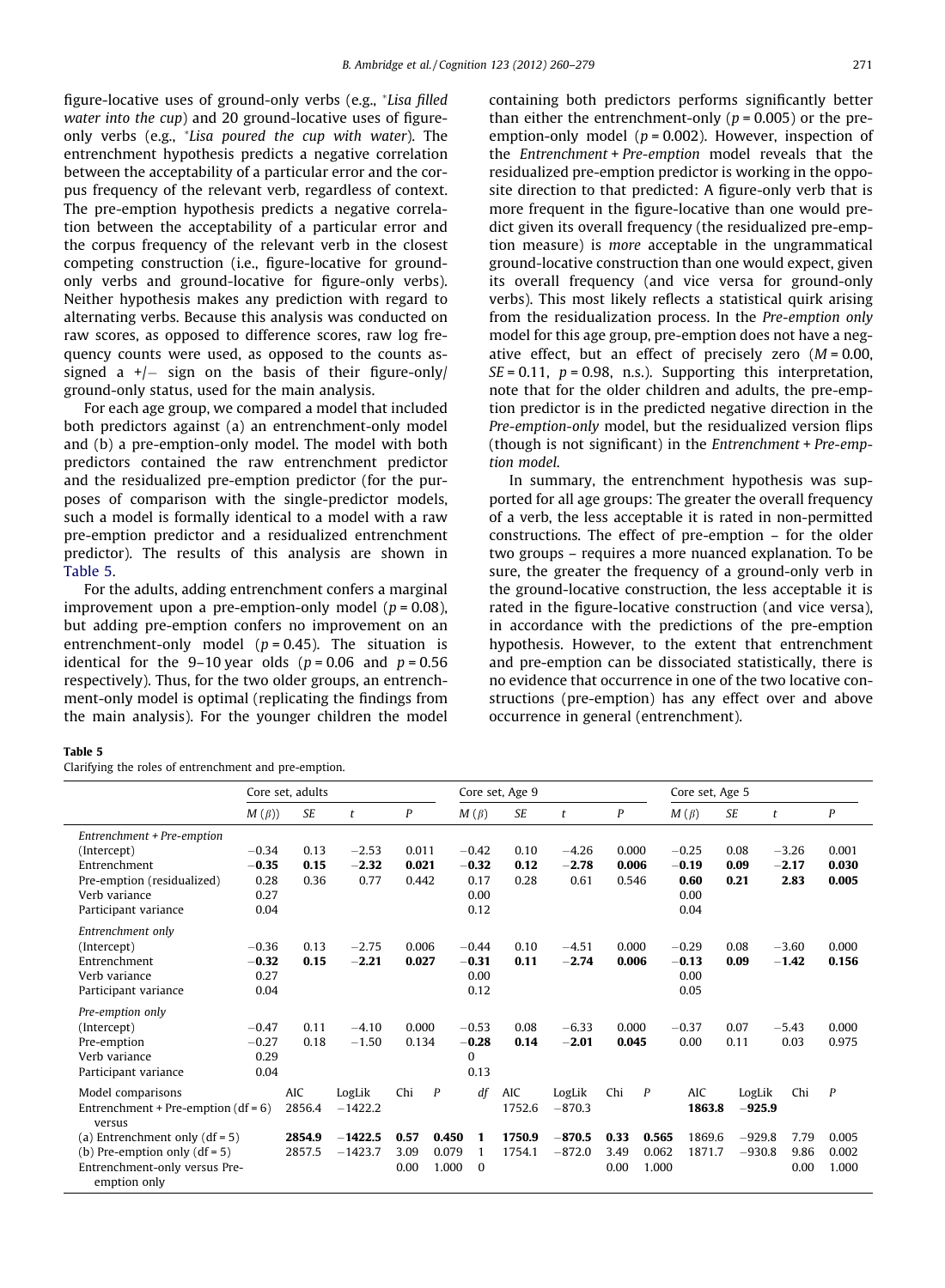# 3.4. Summary

Although these findings are somewhat complex in their fine-grained detail, a simple pattern emerges. For each age group individually, for all participants combined, and whether looking at the core or extended verb set, optimal coverage of participants' grammaticality judgment data is achieved by a model that includes broad-range semantic rules, narrow-range semantic verb classes and entrenchment, with no additional role for pre-emption. In other words the statistical-learning predictor of entrenchment always adds predictive validity to a model containing only semantic predictors, and vice versa. Developmental effects were also observed, whereby the influence of all three predictors increases with age.

# 4. Discussion

The present study investigated how children learn that some verbs may appear in the figure-locative but not the ground-locative construction (e.g., Lisa poured water into the cup; \*Lisa poured the cup with water), with some showing the opposite pattern (e.g., \*Bart filled water into the cup; Bart filled the cup with water), and others appearing in both (Lisa sprayed water onto the flowers; Lisa sprayed the flowers with water). Grammatical acceptability judgments were obtained for the use of each of 142 locative verbs (60 for children) in each sentence type. For each age group separately, and for all age groups combined, the judgment data were best explained by a model that included ratings of the extent to which each verb exhibits both the broad-range and narrow-range semantic properties of the figure- and ground-locative constructions [\(Pinker, 1989](#page-19-0)) and the statistical-learning measure of overall verb frequency (entrenchment; [Braine & Brooks, 1995\)](#page-18-0), though not frequency in each of the two locative constructions (pre-emption; [Goldberg, 1995\)](#page-18-0). Importantly, removing either the semantic or entrenchment predictors had a significantly detrimental effect on the model's ability to account for the pattern of judgment data for every age group.

This suggests the need for a learning mechanism that incorporates verb semantics – at both the broad- and narrow-range levels – and statistical learning. In this section we outline a possible new integrative account of this nature, and contrast it with existing proposals (in particular, that of [Pinker \(1989\)\)](#page-19-0).

# 4.1. Links between semantics and syntax

We begin by setting out the evidence for links between semantics and syntax (a) in general and (b) with respect to the locative constructions, before discussing two classes of proposals for how these links can be accounted for theoretically (lexicalist and construction-based approaches).

A number of recent studies have provided evidence not only that semantics–syntax links exist, but that they are exploited by learners. Such findings provide evidence for [Gleitman's \(1990\)](#page-18-0) syntactic bootstrapping hypothesis, under which children use the syntactic frames in which verbs occur to learn something about their meaning. For

example, Naigles (1990) used a preferential-looking paradigm to show that children aged as young as 2;1 were able to infer that a novel verb presented in a transitive sentence (e.g., The duck is gorping the bunny) refers to a causal action (e.g., the duck pushing the bunny into a squatting position), as opposed to a synchronous action (e.g., the duck and the bunny making arm circles). Similar findings were reported by [Naigles and Kako \(1993\), Fisher \(1996\), Nai](#page-19-0)[gles \(1996\)](#page-19-0), [Hirsh-Pasek, Golinkoff and Naigles \(1996\), Ba](#page-18-0)[vin and Growcott \(2000\)](#page-18-0) and [Kidd, Bavin, and Rhodes](#page-18-0) [\(2001\)](#page-18-0), though see [Pinker \(1994\)](#page-19-0) for discussion and some important caveats.

Indeed, the cues to meaning supplied by verb syntax are so powerful that, in cases where the meaning of a verb is less than fully compatible with the meaning of the construction, children are sometimes willing to bend the meaning of even a well-known verb to be consistent with that of the construction. For example, when asked to enact a sentence such as \*The zebra goes the lion, children younger than 9;0 typically modify the meaning of go (to mean something like take or accompany) rather than violating the two-participant causative semantics of the transitive construction by having the zebra go ([Naigles, Fowler, &](#page-19-0) [Helm, 1992; Naigles, Gleitman, & Gleitman, 1993\)](#page-19-0).

It has long been acknowledged in the literature that the figure- and ground-locative constructions exhibit subtly different semantic properties (e.g., [Anderson, 1971\)](#page-18-0), though there have been many different attempts to delineate precisely what these properties are. [Levin and Rappa](#page-19-0)[port Hovav \(1991, p. 146\)](#page-19-0) are essentially in agreement with [Pinker \(1989\)](#page-19-0) that the figure- and ground-locative variants denote (a) ''simple change of location'' with ''the manner/means lexicalized'' and (b) ''change of state brought about by means of the change of location'' respectively.

[Beavers \(2010\),](#page-18-0) however, argues that the manner- (figure-locative) versus end-state (ground-locative) distinction is not quite the right one. The cut/slice alternation is similar in many respects to the figure/ground-locative alternation, except that in some cases it is the figure, not the ground, that undergoes a greater degree of state change (e.g., John scratched the diamond against the glass). [Beavers \(2010, p.](#page-18-0) [832\)](#page-18-0) argues that the facts of both alternations can be accommodated by assuming that construction choice is determined by whether the figure- or the ground- is more holistically affected ''relative to the alternating argument''.

In contrast, [Jeffries and Willis \(1984, p. 721\)](#page-18-0) argue that whilst the holism constraint on the direct object accounts for the behavior of cover-type verbs (e.g., John covered the slice of bread with jelly/\*John covered jelly on the slice of bread), it falls down for verbs like clean, clear, drain and empty (which are clearly locative verbs at least to some degree). [Jeffries and Willis \(1984, p. 721\)](#page-18-0) point out that both the ground- and figure- object versions of sentences such as He drained the pond of water/He drained water out of the pond imply that all of the water (figure) has been removed from all of the pond (ground). These authors do not argue that the notion of holism is irrelevant to locative choice, but that it is simply one of a number of semantic factors that must be taken into account. This would seem to be a reasonable position. Most likely, the figure- and ground-locative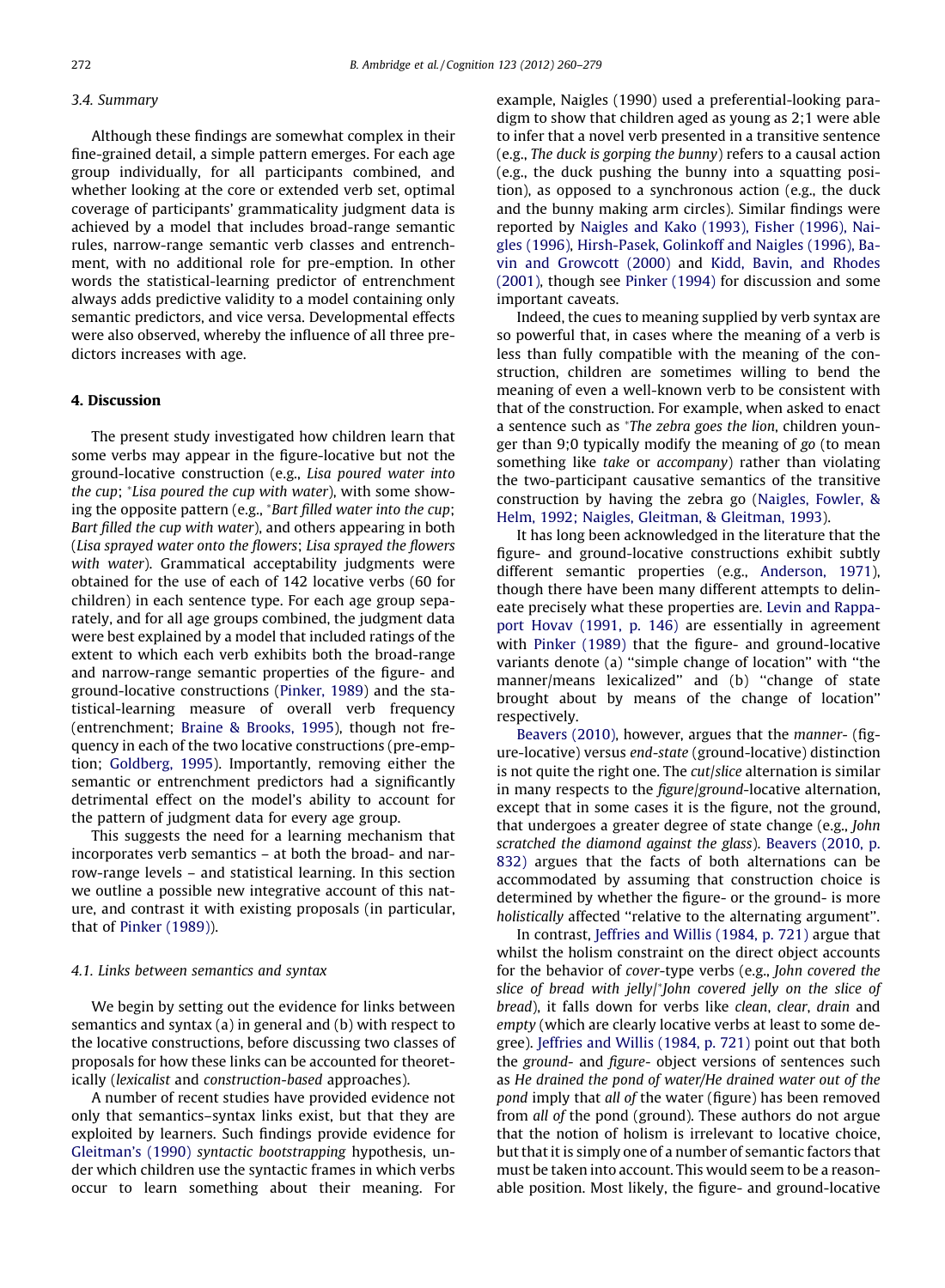constructions differ along multiple semantic dimensions simultaneously, with each of the approaches outlined above capturing just one.

The question that now arises is how best to capture these semantics–syntax links (both for the locative constructions and more generally) within a linguistic framework. There are essentially two possibilities. Under lexicalist proposals (e.g., [Pinker, 1989; Levin & Rappaport](#page-19-0) [Hovav, 1991\)](#page-19-0), each individual verb has a ''basic sense'' that denotes either a particular manner or a particular endstate, and that hence yields a figure- or ground-locative respectively. Non-alternating verbs have only this basic sense. An alternating verb is either content (figure) or container (ground) oriented in its basic sense (see [Tables 1 and](#page-2-0) [2\)](#page-2-0) but can take on an ''extended sense'' by means of a ''gestalt shift''. For example, spray in its basic sense denotes an event in which a figure (e.g., paint) is caused to move in a particular manner (yielding a figure-locative), but can take on an extended sense whereby the ground (e.g., the wall) is caused to undergo a state-change (yielding a ground-locative). Note that, as discussed in the introduction, this transformation does not occur at the level of syntax. Rather, one lexico-semantic structure is transformed into the other, with innately specified semantics–syntax linking rules spelling out the argument structure for the verb.<sup>7</sup> The most important linking rule for our present purposes is that which spells out the [THEME] as the [DIRECT OBJECT]. The alternation rule specifies whether the figure or ground is construed as the theme, and hence is expressed as the direct object (e.g., Bart sprayed **paint** onto the wall/Bart sprayed **the wall** with paint).

Under construction-based approaches (e.g., [Goldberg,](#page-18-0) [1995; Iwata, 2008](#page-18-0)) it is not only individual verbs but also the figure- and ground-locative constructions themselves that are associated with motion in a particular manner and *change of state* respectively. $8$  When a verb is used in a particular construction, both the verb and the construction contribute to the overall meaning (a process known variously as ''fusion'' [\[Goldberg, 1995,](#page-18-0) p. 50], ''unification'' [[Kay and Fillmore, 1999](#page-18-0)] or ''elaboration'' [\[Langacker,](#page-18-0) [2000](#page-18-0)]). Thus, the subtle difference in meaning between figure-/ground-locative sentences with the same verb (e.g., Bart sprayed paint onto the wall/Bart sprayed the wall with paint) is attributed to the different meanings associated with the two constructions. Construction-based accounts do not posit alternations as such; ''alternating'' verbs do not have two different senses, but a single central sense that is compatible with the meaning of both constructions.

Lexicalist and construction based approaches have a number of differences (see also [Goldberg, 1995](#page-18-0)), but also share some similarities. Importantly, both assume the existence of some kind of syntax–semantics links in general, and between (a) the figure-locative and manner and (b) the ground-locative and end-state in particular, regardless of how this is precisely characterized and implemented (i.e., broad-range rules versus construction semantics). Both also share the assumption that the extent to which a particular verb may be used grammatically in a particular construction is related to the degree of semantic compatibility between the two. Again, however, the precise implementation of this assumption is different; framed in terms of compatibility between narrow-range classes and broadrange rules under lexicalist accounts, and between individual verbs and construction semantics under constructionbased accounts.

A matter of some debate is whether or not lexicalist accounts can explain the graded, probabilistic nature of participants' judgments. As noted in the introduction, one possible interpretation of [Pinker's account \(1989\)](#page-19-0) is that the assumption that narrow classes differ as to their compatibility with the broad-range rule leads to the prediction of graded judgments (though arguably only between members of different narrow-range classes). Furthermore, these narrow-range classes are formed on the basis of an inputbased generalization procedure which itself could plausibly be seen as probabilistic in nature. A stronger interpretation, however, is that the outcome of this (perhaps probabilistic) generalization procedure is a deterministic system whereby the use of a particular verb in a particular construction is either grammatical or ungrammatical, with no room for degrees of (un)grammaticality.

Whichever interpretation is closer to that originally envisaged by [Pinker \(1989\),](#page-19-0)<sup>9</sup> it is clear that an explanation of the present findings requires an account under which the notion of semantic compatibility is indeed probabilistic rather than all-or-nothing in nature, and this is reflected in the learning mechanism. One possible account of this nature is outlined shortly.

## 4.2. Statistical learning

Although the present article has somewhat emphasized the role of semantics, it is important to bear in mind that, in every analysis, the entrenchment measure explained additional variance when added to a model containing just the semantic predictors. Indeed, this should not be a

<sup>7</sup> These linking rules are also an important part of Pinker's (1984) semantic bootstrapping hypothesis; a proposal for how children acquire the syntax of their language. For example, a child who hears The man rolled the ball and observes that the rolling action has an AGENT and a PATIENT can use the innate rules linking AGENT  $\rightarrow$  SUBJECT and PATIENT  $\rightarrow$  OBJECT to infer that English uses [SUBJECT] [VERB] [OBJECT] word order.

<sup>8</sup> In fact, [Goldberg \(1995\)](#page-18-0) argues that the figure- and ground-locative constructions are instantiations of the higher level caused-motion construction and causative-construction plus 'with' adjunct respectively. This captures similarities between figure-locative sentences (e.g., John loaded hay onto the wagon) and examples such as Frank kicked the dog into the bathroom or Sam ordered him out of the house and between ground-locative sentences and simple transitives (e.g., John loaded the wagon). Other constructional approaches (e.g., [Iwata, 2008](#page-18-0)) argue that these high-level constructions are too general to account for the distributional facts. However, this debate is not important for our present purposes, as all construction-based approaches share the general assumption of a link between manner and figure-ground order and end-state and ground-figure order.

<sup>&</sup>lt;sup>9</sup> Whilst the extent to which [Pinker's \(1989\)](#page-19-0) account can accommodate degrees of (un)grammaticality is debatable, Pinker himself certainly acknowledges the existence of borderline ungrammatical utterances (or, ''Haigspeak''). Many of these seem to be cases where the ''error'' is made deliberately for a comic or other special effect (''We're gonna splash and we're gonna spin ya. \*We're gonna scream and \*we're gonna grin ya"; [Pinker,](#page-19-0) [1989, p. 295](#page-19-0)). [Iwata \(2008, p. 84\)](#page-18-0) also notes the following corpus example: "Fill water into the tank until the indicator reads that it is  $\frac{3}{4}$  to full and close the cap'').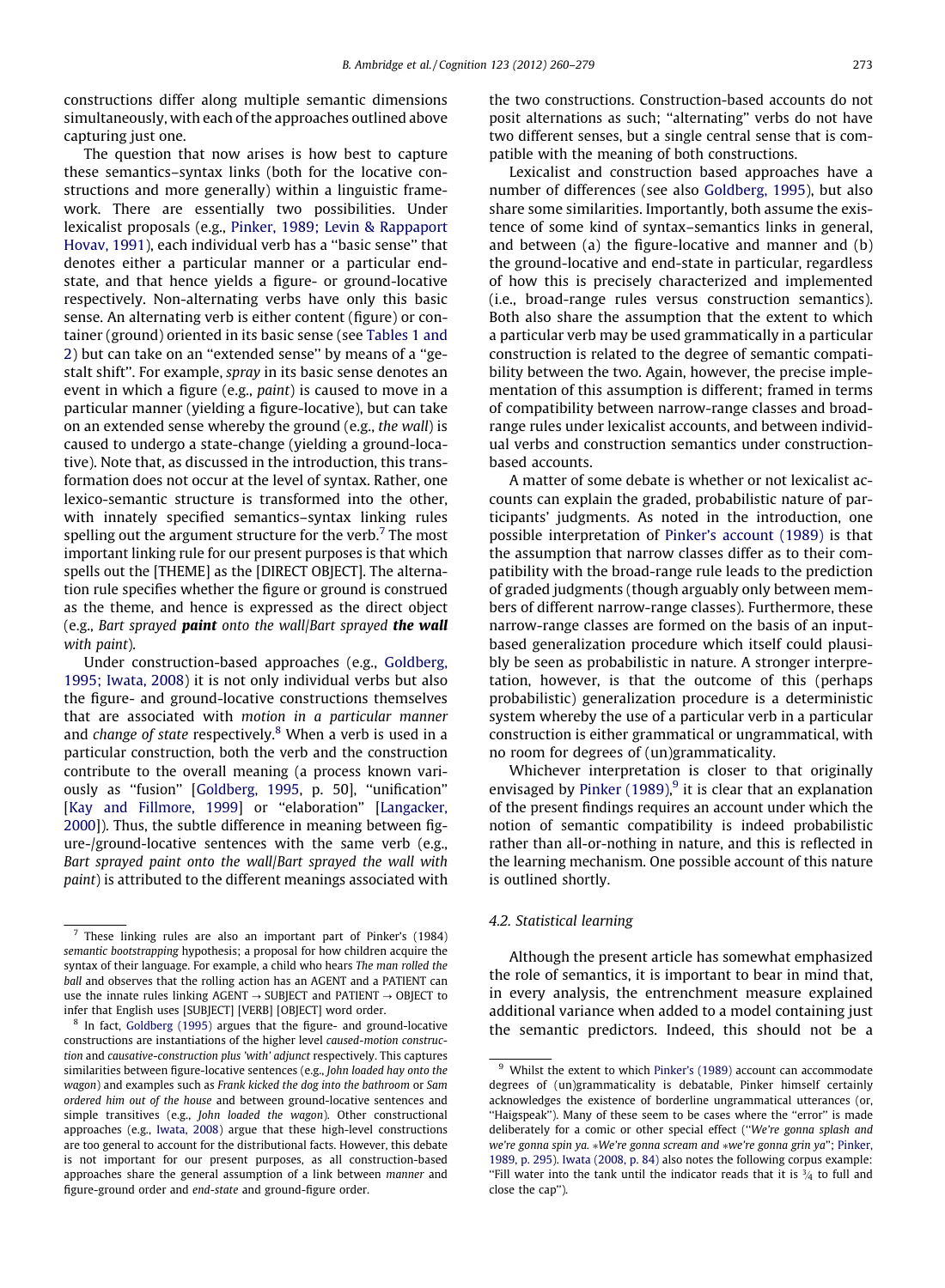surprise, as many studies have found an effect of entrenchment when holding semantics constant ([Ambridge et al.,](#page-18-0) [2008; Brooks et al., 1999; Stefanowitsch, 2008; Theakston,](#page-18-0) [2004; Ambridge et al., 2009; Ambridge et al., 2011\)](#page-18-0).

What of pre-emption? Why did the present study fail to find such an effect, when it has been observed in numerous previous studies (e.g., [Boyd & Goldberg, 2011; Brooks & Zi](#page-18-0)[zak, 2002; Brooks et al., 1999; Goldberg, 2011](#page-18-0)). In fact, there is no discrepancy; the present study did find a preemption effect, at least for older children and adults. For these two groups, a significant negative correlation was observed between frequency in the figure-locative construction and the acceptability of ungrammatical groundlocative utterances (and vice versa), exactly as predicted by a pre-emption account. However, whilst pre-emption did have a significant negative effect on the acceptability of errors, it did not have a significant additional effect over and above entrenchment. Ungrammatical ground uses of a particular verb (e.g., \*Lisa poured the cup with water) were, as predicted blocked by figure-locative uses of that verb (e.g., Bart poured water into the cup) – and vice versa – but no more so than by any use of that verb (e.g., The rain poured down). The studies cited above as evidence for preemption did indeed provide evidence for this mechanism, but not for the claim that it has an effect over and above entrenchment.

# 4.3. Semantics versus statistics

Particularly important in teasing apart the effects of semantics and statistics are the statistical learning studies of [Wonnacott et al. \(2008\)](#page-19-0) and [Wonnacott \(2011\)](#page-19-0) (though these studies did not allow for dissociation of entrenchment and pre-emption). Wonnacott and colleagues found that adults and children demonstrated an entrenchment/ pre-emption effect when acquiring novel constructions that had no semantics. Thus, it is clear that an account where apparent frequency effects are actually semantic effects in disguise, arising simply from the fact that morefrequent verbs have better-learned semantics (e.g., the account proposed by [Ambridge et al. \(2009\)](#page-18-0)) is not tenable. This conclusion is corroborated by the findings of the present study, where an entrenchment effect was observed even after factoring out verb semantics.

On the other hand, it is equally clear that the converse account, whereby apparent semantic effects are actually frequency effects in disguise, also fails to account for the data. Both the present study and previous work (e.g., [Am](#page-18-0)[bridge et al., 2008, 2009; Ambridge et al., 2011, in press](#page-18-0)) have demonstrated semantic effects over and above frequency effects. Thus, it cannot be the case that, as argued by [Stefanowitsch \(2008\)](#page-19-0), restrictions that are ultimately semantically motivated are nevertheless acquired by learners on a purely statistical basis.

What is needed, then, is an account that yields both semantic and statistical-learning effects. One possibility is simply to adopt [Pinker's \(1989\)](#page-19-0) approach, perhaps with some additional modification. As discussed above, since [Pinker's \(1989\)](#page-19-0) class-formation process operates on the basis of exposure to the input, it would be plausible to assume that lower frequency verbs take longer to be assigned to the appropriate semantic class, and hence are more susceptible to error (though Pinker does not discuss this possibility explicitly). Whilst this would yield a frequency (entrenchment) effect, it would not explain why such an effect is observed over and above effects of verb semantics. One possibility would therefore be to add an additional entrenchment mechanism onto [Pinker's \(1989\)](#page-19-0) account; indeed essentially this solution has been previously proposed ([Tomasello, 2003, p. 182\)](#page-19-0).

We would suggest, however, that this solution is less than fully satisfactory, as it fails to explain precisely how the different processes interact: what is the nature of the learning mechanism such that it yields effects of semantics and entrenchment? In the following section, we integrate a number of previous proposals to yield one possible account of such a mechanism. We certainly do not wish to claim that the present findings provide support for our proposal over the account of [Pinker \(1989\)](#page-19-0), or even that they could in principle be used to decide the issue. We do, however, see the accounts as making different predictions that should be tested in subsequent research.

# 4.4. Integrating semantics and statistics: a new account

The account that we are proposing here is constructionbased rather than lexicalist in nature (though we would not wish to claim that only this type of account is capable of accounting for the observed data). We should also note that this account is ''new'' only to the extent that it combines elements of various previous approaches in a novel way.

As under all construction-based accounts, children acquire constructions (including both the figure- and ground-locative constructions) by abstracting across utterances in the input that instantiate them. Each individual slot (and, most importantly, the [VERB] slot) probabilistically exhibits the semantic properties shared by the items that have appeared in this position. Thus, roughly speaking, the [VERB] slot of the figure- and ground-locative constructions will be associated with the semantics of motion in a particular manner and change-of-state respectively. It is important to note that any such characterization is necessarily imprecise because each slot exhibits a complex constellation of semantic micro-features, which will differ slightly from speaker to speaker according to the verbs that have appeared in this construction in the individual's input.

We share with [Bate's and Macwhinney's \(1987\)](#page-18-0) competition model the assumption that ''in production, forms compete to express underlying intentions or functions'' [\(MacWhinney, 2004, p. 71](#page-19-0)). In particular, we assume that different constructions (forms) compete for the right to express a particular meaning that the speaker has in mind (see also [Bowerman, 1981\)](#page-18-0). For example, assume that the speaker's "message" is roughly that Lisa poured water into a cup, causing it to become full, and that she intends to use the lexical items Lisa, fill, the + cup and water. Let us assume that all the constructions in the speaker's inventory that express at least some part of this message (i.e., that meet some criterion for **relevance**) compete for activation. This would include not only the ground-locative (which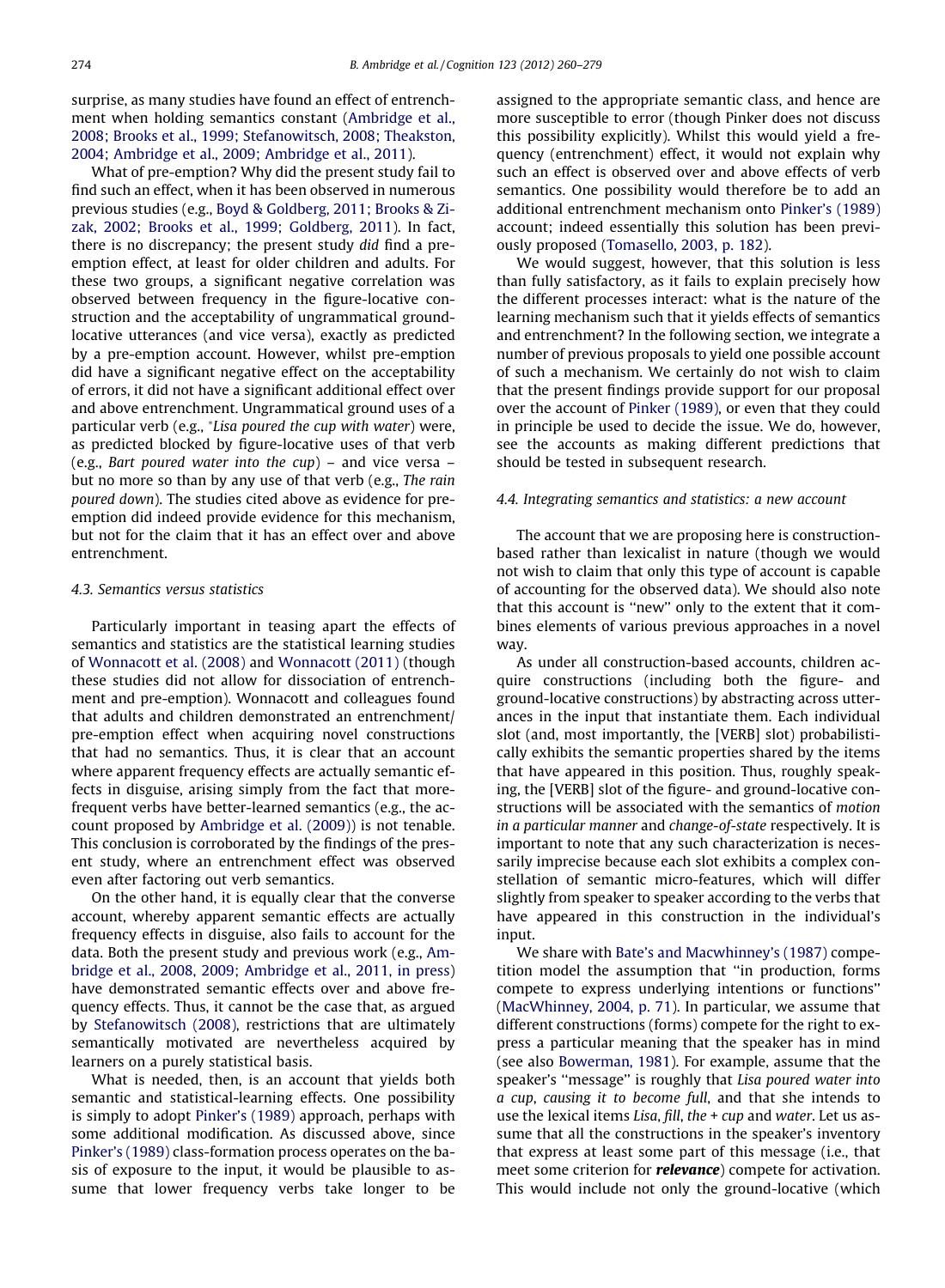would yield Lisa filled the cup with water) and the figure-locative (\*Lisa filled water into the cup), but also the simple transitive–causative (Lisa filled the cup), the intransitive particle construction (e.g., The cup filled up), the periphrasticcausative (Lisa made the cup fill with water), and so on.

With one further assumption, this competition model can yield entrenchment and pre-emption effects. The assumption is that any given verb activates a number of different constructions in memory, with activation proportional to the frequency with which it has been previously encountered in each. This assumption is well supported by studies of adult sentence processing in which (for example) different verbs preferentially activate the simple transitive and complement clause constructions, leading to different readings (e.g., [Fodor, 1978; Ford, Bresnan, & Kap](#page-18-0)[lan, 1982; Clifton, Frazier, & Connine, 1984; Boland &](#page-18-0) [Tanenhaus, 1991; Ferreira & Clifton, 1986; Gahl, 2002;](#page-18-0) [Gahl, Jurafsky, & Roland, 2004; Jennings, Randall, & Tyler,](#page-18-0) [1997; Lapata, Keller, & Walde, 2001; MacDonald, 1994;](#page-18-0) [Trueswell, Tanenhaus, & Kello, 1993\)](#page-18-0):

The doctor remembered... the patient > that the patient was sick

The doctor suspected... that the patient was sick > the patient

It is a small step to assume additionally that the verb that a speaker plans to use activates candidate constructions in proportion to the frequency with which it has appeared in each (i.e., that the verb has a finite amount of activation that it shares out between different constructions).

This effect of **verb-in-construction** frequency yields both pre-emption and entrenchment effects. Pre-emption effects arise because every encountered occurrence of (for example) fill in the ground-locative construction increases the extent to which fill preferentially activates the ground- versus figure-locative construction in production. Entrenchment effects arise in the same way. The more often fill has been encountered in any construction (e.g., ground-locative, transitive causative, intransitive with up, periphrastic causative), the greater the extent to which fill will activate all of these constructions in production, at the expense of the (ungrammatical) figure-locative. In the present study, an effect of pre-emption was observed, but it did not explain variance beyond that accounted for by entrenchment. The explanation for this finding under the present account is that the use of fill in any construction boosts the link between fill and this construction, hence increasing the probability that, when a speaker is planning an utterance with fill, it is this construction – and not the figure-locative – that is activated.

It would also seem likely (although it is not crucial for the present account) that constructions with higher overall frequency have a higher resting activation level. This would explain why, all other things being equal, speakers generally select the higher frequency construction of the alternatives available (e.g., the transitive causative over the periphrastic causative).

The final step is to integrate these frequency effects with semantic effects. All that is required here is the assumption that the mechanism that selects between the competing constructions is sensitive not only to verb-inconstruction frequency but to the semantic fit between individual verbs and individual construction slots.<sup>10</sup> Thus, for example, fill is dispreferred in the figure-locative not only because it has occurred frequently in the ground-locative and other constructions (pre-emption/entrenchment), but also because its semantics (roughly, ''cause to become full'') are less than fully compatible with those of the [VERB] slot in the figure-locative construction (roughly, ''cause to move in a particular manner''). That is, the present account shares with that of [Langacker \(2000, p. 17\)](#page-18-0) the assumption that ''an expression is ill-formed to the extent that any [construction slots] involve extension rather than elaboration'' (see also [Bowerman's, 1981](#page-18-0), notion of ''harmony'' between verb and construction semantics). Because semantic fit is probabilistic, as opposed to all-or-nothing, in nature, it could potentially yield the fine-grained semantic effects observed in the present study. $11$ 

An advantage of this mechanism is that it can potentially account for both semantic and statistical-learning effects observed for other alterations and constructions, including (a) the intransitive-inchoative/transitive–causative, (b) the prepositional-object/double-object dative and (c) the reversative un-prefixation construction. As outlined in the introduction, all appear to exhibit particular semantic constraints such as (a) internal versus direct-external causation, (b) causing to go versus causing to have and (c) circular motion, hand-movements (see [Bowerman, 1981;](#page-18-0) [Pinker, 1989; Whorf, 1956](#page-18-0)). It may even be possible to extend this proposal to account for overgeneralization errors based on a mismatch between phonological and pragmatic properties of particular items and particular construction slots (e.g., [Ambridge et al., 2011, p. 318](#page-18-0)).

Note that an important, and perhaps controversial, aspect of the present proposal is its assumption that there exist few (perhaps even no) true exceptions to semantically-motivated argument-structure generalizations (or those based on phonology or pragmatics). Apparent counterexamples simply reflect the failure of investigators to narrow down the relevant semantic, phonological or pragmatic criteria with sufficient precision. This assumption is shared by [Pinker \(1989, p. 103\),](#page-19-0) who makes explicit his aim to ''leave no negative exceptions''. In contrast, ''pure'' entrenchment/pre-emption accounts generally assume that the grammar contains some arbitrary negative exceptions that must be learned on an entirely statistical basis.

 $10$  Because it emphasises the fit between properties of items and (construction) templates, we suggest the ''fit'' account as an acronym for this proposal.

 $11$  It is important to emphasise that our goal has not been to argue against a straw-man position that ''semantics is not important'' when determining the grammaticality of particular argument structure generalizations, but rather to begin to build an account of precisely how semantics exerts its effects. Our claim is not simply that ''speakers avoid utterances that make no sense (e.g., \*John seemed the flowers with water)", though this is of course true. The very paradox that this research aims to address is that certain utterances (e.g., \*John poured the flowers with water) are deemed less than fully grammatical despite the fact that, at a broad-brush level, they do make sense; this is precisely why children produce them (and it would be a strange listener indeed who was unable to interpret a speaker's request to ''Pour the flowers with water'').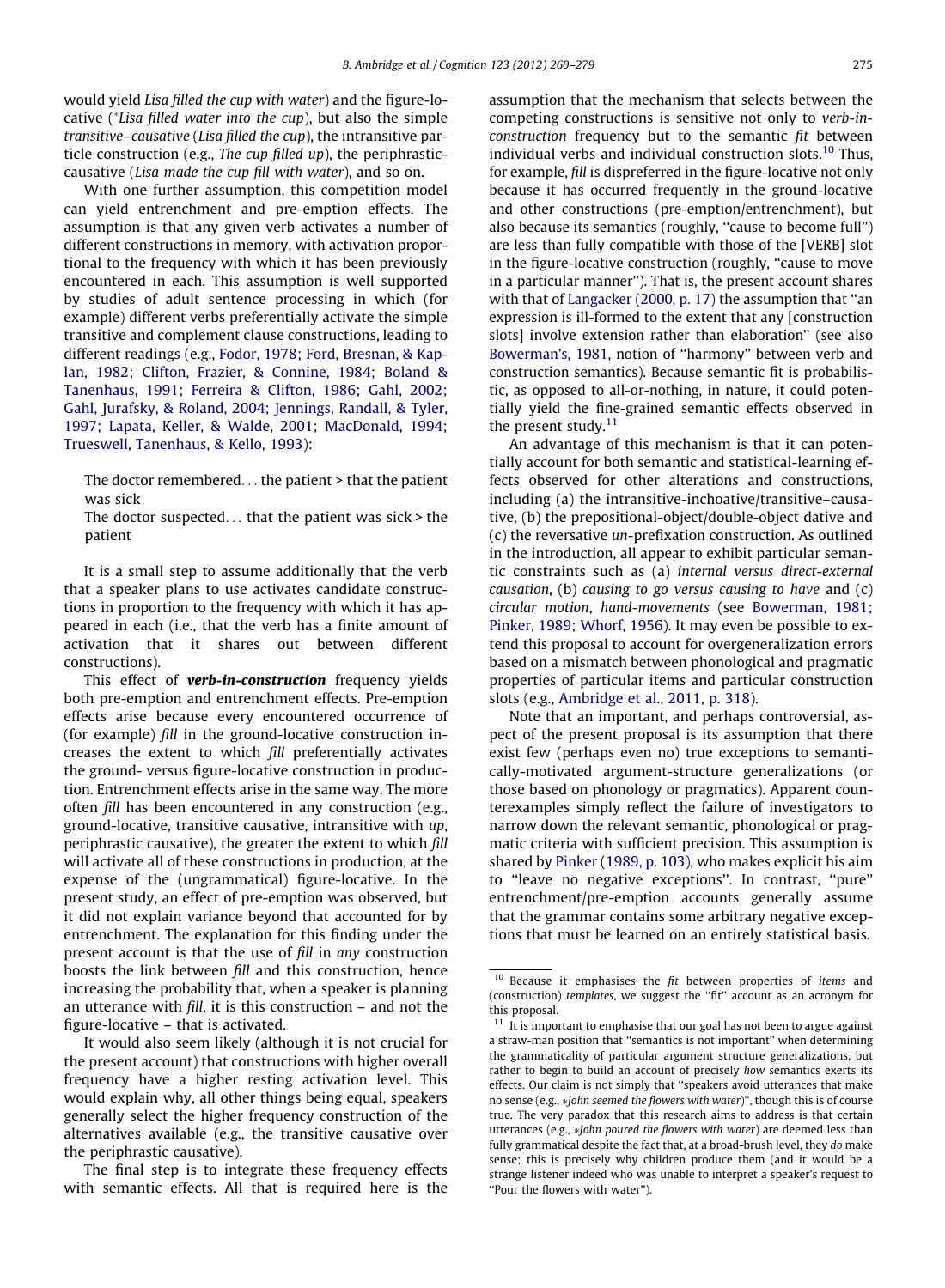# 4.5. Development

The construction-based account outlined here and the lexicalist account of [Pinker \(1989\)](#page-19-0) offer similar accounts of development; though as we will see shortly, they do potentially make some different predictions.

Both accounts assume that one source of children's errors is non-adult-like verb meanings. Before the correct meaning of a verb has been honed, children may fail to appreciate any incompatibility between its meaning and that of the construction (under the present account) or assign it to an inappropriate semantic class (under the account of [Pinker, 1989\)](#page-19-0). Evidence in support of this prediction comes from the study of [\(Gropen, Pinker, Hol](#page-18-0)[lander and Goldberg \(1991a,b;](#page-18-0) see also [Gentner, 1975,](#page-18-0) [1978, 1982](#page-18-0)). These authors found that children who produced overgeneralization errors with fill (e.g., \*Lisa filled water into the cup) judged pouring events where a glass ended up only  $\frac{3}{4}$  full to be perfectly good examples of "filling''. This suggests that, for these children, the meaning of fill was something closer to the adult meaning of pour and, consequently, perfectly compatible the meaning of the figure-locative construction (or with a figure-locative class).

Both accounts also share the assumption that errors will cease gradually as children refine their knowledge of verb meanings; for [Pinker \(1989\)](#page-19-0) because this will result in correct semantic-class assignment; for the present account because the relative compatibility between the verb and different construction slots will become more readily apparent. Both also allow for the possibility that children will make errors as a result of (a) lexical gaps (e.g., using fill instead of pour in a figure-locative construction if they have yet to learn the verb pour) and (b) immature metalinguistic abilities. [Pinker \(1989, p. 295\)](#page-19-0) uses the example of an advertisement for an amusement park, where an overgeneralization We're gonna spin ya...\*we're gonna grin ya... is "excused by the carefree tone", arguing that children will be ''oblivious to these nuances''.

The present account assumes that children will also make errors as a result of non-adult-like knowledge of construction – as opposed to verb – semantics. The finegrained semantic properties of construction slots (most importantly the [VERB] slot) are built up slowly and gradually over time; indeed learning presumably continues into adulthood. Thus, an additional source of error is children's failure to have yet acquired adult-like knowledge of the properties of a particular construction slot (e.g., that the VERB slot in the figure-locative construction has the semantic property of manner, with which fill is incompatible).<sup>12</sup> Overgeneralization errors cease as children refine and strengthen their knowledge of the properties of individual construction slots. [Pinker's \(1989\)](#page-19-0) account also shares this prediction, provided that it possible to reconceptualise learning the semantic properties of each [VERB] slot as learning which particular narrow-range classes are semantically consistent with which broad-range rule (i.e., manner, end-state, or both).

There is, however, one area where the two accounts would appear to make different predictions. Under [Pinker's](#page-19-0) [\(1989\)](#page-19-0) account, the broad-range rules are acquired early (on the basis of innate semantics–syntax linking rules), with the narrow-range rules acquired only later. Under the present account, no distinction is made between broad- and narrow-range semantics; learning of all semantic properties of both verbs and construction slots begins as soon as verbs and constructions start to be acquired.

Although we probably did not test young enough children to directly examine the prediction that children acquire the broad-range rule before the narrow-range classes, the present study provides one piece of suggestive evidence against this claim. Recall that the influence of the both broad- and narrow-range rules increased in tandem with age. Furthermore, in the optimal model for the youngest children, a narrow-range predictor, but no broadrange predictor, was associated with a significant effect.

Future studies should test younger children, perhaps using production or comprehension as opposed to judgment paradigms, to investigate whether there is any evidence for the claim that children acquire broad-range rules before narrow-range semantic properties. Such studies would help to mediate between the present account and that of [Pinker \(1989\).](#page-19-0)

Future studies, again focussing on younger children, should test the prediction that children make overgeneralization errors as a consequence of non-adult-like knowledge of verb and construction semantics. Although both the present account and that of [Pinker \(1989\)](#page-19-0) make this prediction, virtually no studies have attempted to test it directly. One exception, with regard to verb semantics, is the study of [Gropen et al. \(1991a, 1991b\)](#page-18-0), which suggests a suitable paradigm for such investigations in the future. With regard to construction semantics – where we are aware of no relevant studies – an experimental approach that may be useful is the novel-construction-learning paradigm of Goldberg and colleagues ([Boyd, Gottschalk, &](#page-18-0) [Goldberg, 2009; Casenhiser & Goldberg, 2005; Wonnacott,](#page-18-0) [Boyd, Thomson, & Goldberg, submitted for publication](#page-18-0)). These studies involve teaching English-speaking adults and children novel argument structure constructions characterized by non-English word order (and sometimes casemarking morphemes) associated with a particular meaning (e.g., appearance). A particular advantage of this paradigm is that it is possible to invent constructions that violate [Pinker's \(1989\)](#page-19-0) proposed linking rules (see [Casenhiser &](#page-18-0) [Goldberg, 2005, p. 505](#page-18-0)). This allows researchers to investigate children's ability to form semantically-governed construction slots in the absence of assistance from linking rules (or familiar English constructions).

In conclusion, the new hybrid mechanism that we have begun to outline here seems to offer a plausible account of the empirical grammaticality judgment data, although much work remains to be done with regard to differentiating the proposal from that of [Pinker \(1989\)](#page-19-0), particularly with regard to explaining children's development. The major finding of the present study is that both semantic and statistical-learning effects are psychologically real, and that both explain independent variance in participants' judgments at all ages. Thus, whether or not either of the

 $12$  Another possibility, whether or not the child is sensitive to sub-optimal semantic fit, is that she has yet to learn a construction with a more suitable slot (e.g., she may have learned the figure- but not the ground-locative).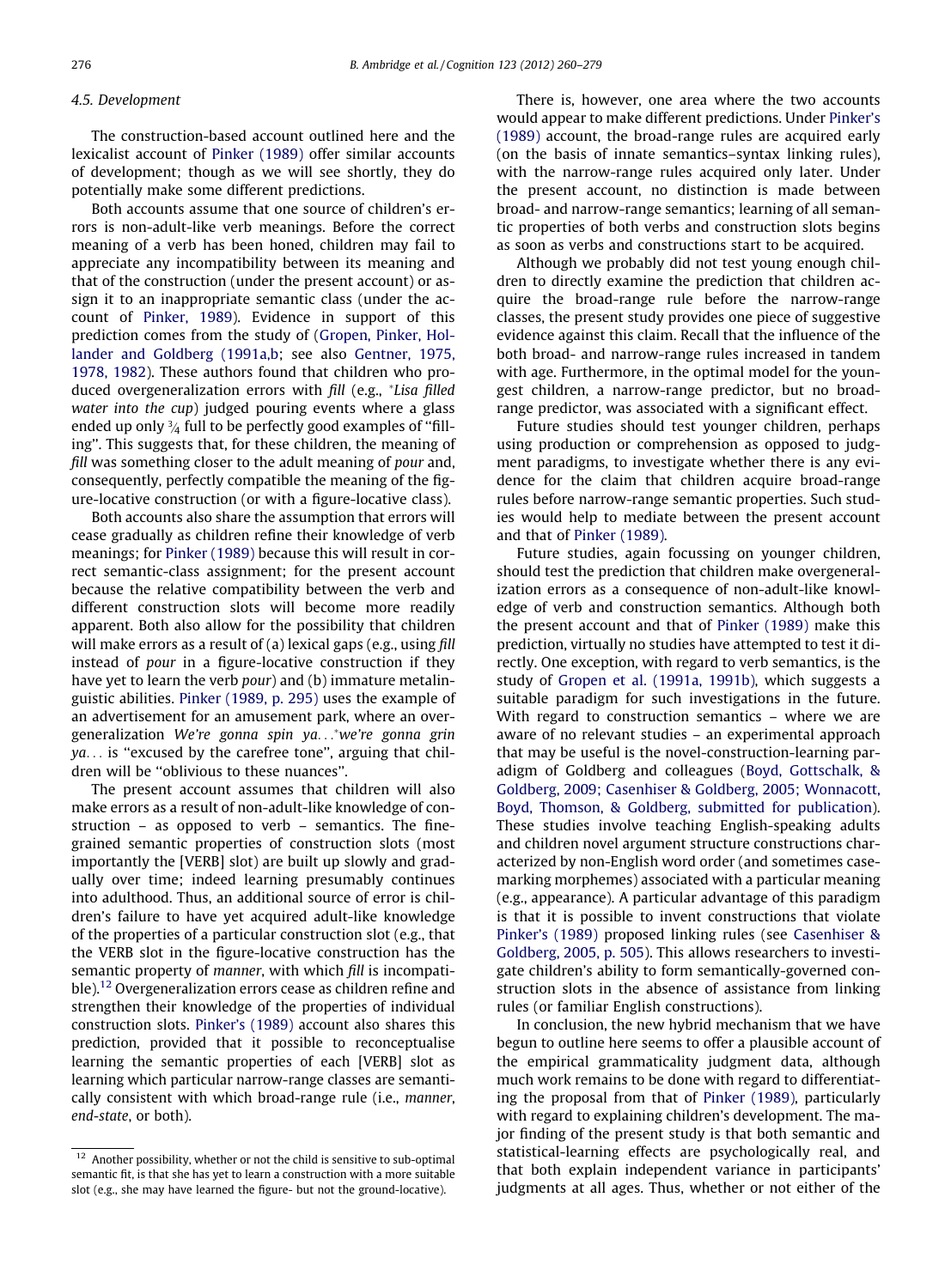accounts that we have discussed here turns out to be correct, any successful account of the formation and restriction of linguistic generalizations will have to include a role for both factors. Future studies designed to test further predictions of these accounts, and of any subsequent rival accounts that yield the observed effects, will bring the field closer to an understanding of how children avoid overgeneralization errors whilst retaining the capacity for productivity: the defining characteristic of human language.

# Appendix A. Grammaticality judgment training sentences

Grammaticality-judgment training trials and ''typical'' scores reported to the participants (based on overall mean ratings in the study of [Ambridge et al., 2008\)](#page-18-0). Children completed two more training trials than the adults, to provide them with extra practice.

| The frog caught the fly (Experimenter<br>completes)   |        |
|-------------------------------------------------------|--------|
| His teeth man the brushed (Experimenter<br>completes) |        |
| The cat drank the milk (children only)                | 5      |
| The dog the ball played with (children only)          |        |
| The man tumbled Bart into a hole                      | $2$ or |
|                                                       | З      |
| The magician vanished Bart                            | $2$ or |
|                                                       | З      |
| The funny clown giggled Lisa                          | 1 or   |
|                                                       |        |

# Appendix B. Training examples for the semantic rating task

Participants were given the following instructions:

These examples are designed to show you how to use the scale to rate the statements appropriately.

The word describes the particular **manner/way** in which the action occurs (i.e., if the manner/way changes, this word is no longer an appropriate description of the event).

| Verb  | Rating |
|-------|--------|
| Go    |        |
| Kill  |        |
| Walk  | 10     |
| Run   | 10     |
| Hurry | 5      |

Consider the verb go. This does NOT describe a particular manner/way in which the action occurs. For example, a person might go to the shops by walking, running, jogging, driving, etc. If the manner changed (e.g., from walking to running) go(ing) would still be an appropriate description. Therefore go does not describe a particular manner. Thus, the appropriate rating is 1/10 (i.e., strongly DISAGREE with the statement that the verb describes the manner/way in which the action occurs). Similarly, kill does not describe a particular manner in which the action occurs (kill is still an appropriate description whether it is by stabbing, shooting, poisoning, etc.): Rating = 1/10.

Consider now the verb walk. This DOES describe a particular manner/way in which the action occurs. That is, if the manner/way changes (for example from walking to running), then the verb walk is no longer an appropriate description of the relevant event. Therefore walk does describe a particular manner. Thus, the appropriate rating is 10/10 (i.e., strongly AGREE with the statement that the verb describes the manner/way in which the action occurs). For exactly the same reasons, run is a manner verb, and a score of 10 is again appropriate.

Hurry is an example of a verb for which a rating on the middle of the scale (around 5/10) would be appropriate. On the one hand, hurry does not specify a particular manner to as great an extent as a verb such as walk: One can hurry whilst walking, jogging, or doing something else altogether (e.g., writing an essay or eating a meal). On the other hand, hurry does specify a manner (''quickly'') to a greater extent than a verb such as kill does: If the action changed from walking quickly to walking slowly (or eating quickly to eating slowly) then the verb hurry would no longer be an appropriate description of the relevant event.

The word describes the **end-state** of an action (i.e. if the relevant end-state is not arrived at, this word is no longer an appropriate description of the event).

| Verb         | Rating |
|--------------|--------|
| Kill         | 10     |
| Open<br>Walk | 10     |
|              |        |
| Heat         | 5      |

A verb describes the end-state of an action if some person or thing ends up in a particular state as a result of the action. Consider the verb kill. An important part of the meaning of the verb is that, as a result of the action, a person arrives at a particular end-state (i.e., being dead). If the relevant end-state (death) is not arrived at then kill would no longer be an appropriate description of the relevant event (if one shoots a person repeatedly in the head but, somehow, they do not end up dead, then the verb kill would no longer be an appropriate description of the relevant event). Therefore kill certainly does describe the endstate of an action, and a rating of 10/10 (strongly agree) is appropriate. Open is another example of an end-state verb. If the door, jar, etc. does not arrive at the end-state of being open, the verb is not an appropriate description of the relevant event.

Walk is an example of a verb that does not describe a particular end-state. Of course, a person who walks MIGHT end up in a particular state (e.g., exhausated), but this is not part of the meaning of the verb. Walk is still an appropriate description of any action that involves the relevant movement of the legs, whether or not any particular endstate is arrived at. Thus, walk certainly does not describe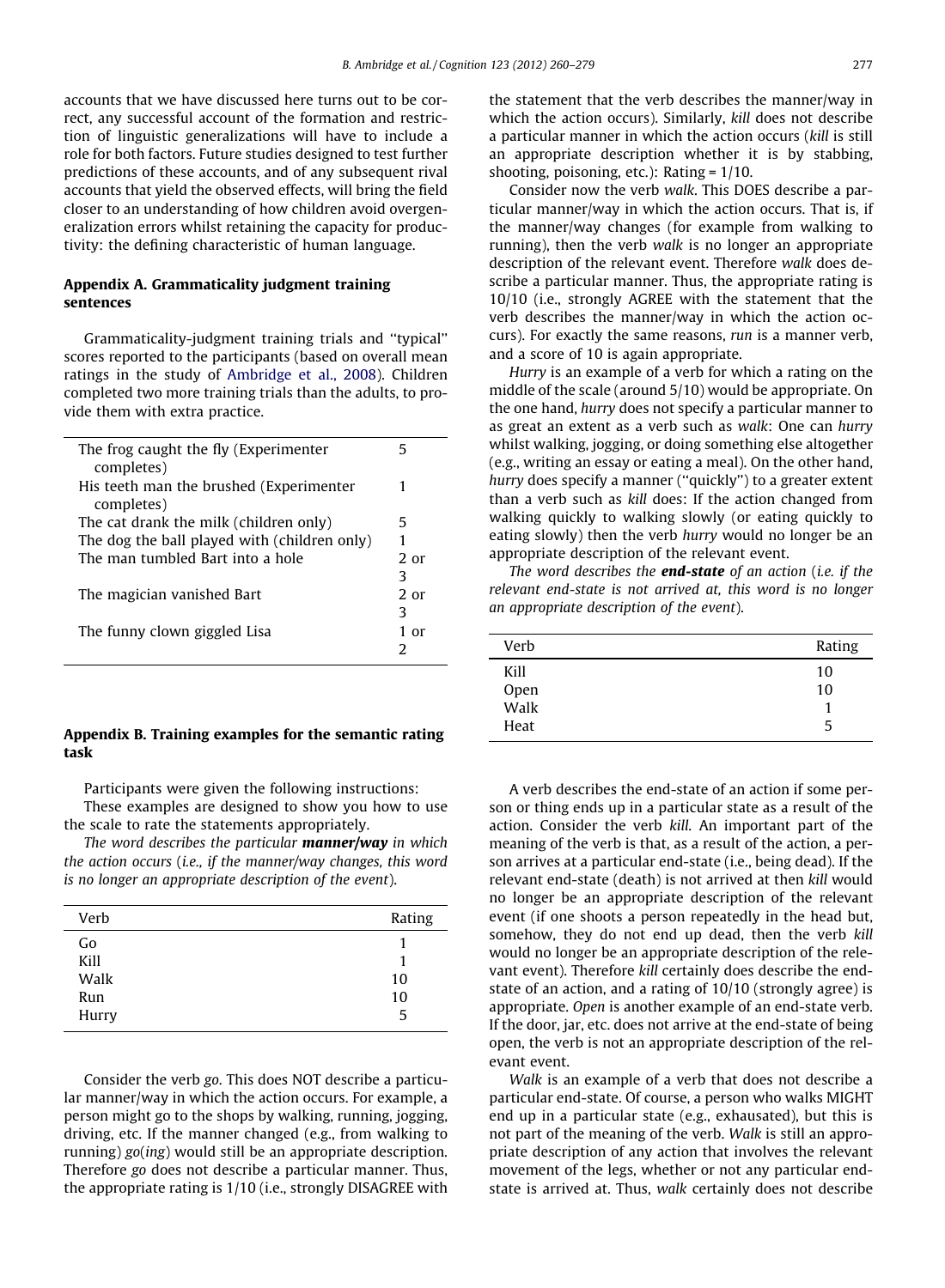<span id="page-18-0"></span>the end-state of an action, and a rating of 1/10 (strongly disagree) is appropriate.

Heat is an example of a verb for which a rating of around 5/10 would be appropriate. On the one hand, it does not imply a particular end-state to as great an extent as kill does, as something that is heated may not end up hot (e.g., soup that is heated may end up only slightly warm; ice that is heated may end up as cold water). On the other hand, heat certainly implies an end-state to a greater extent than a verb such as walk. Something is only heated if it ends up at least somewhat hotter than it was.

On the sheet overleaf you will see a list of 142 verbs. Each of these verbs is slightly different in meaning. Your task, for each verb, is to rate the accuracy of these two statements about the verb's meaning on a scale from 1 to 10 where 10 = strongly agree, 1 = strongly disagree, as in the examples above.

## References

- Ambridge, B., & Lieven, E. V. M. (2011). Child language acquisition: Contrasting theoretical approaches. Cambridge, UK: Cambridge University Press.
- Ambridge, B. (2011). Paradigms for assessing children's knowledge of syntax and morphology. In E. Hoff (Ed.), Guide to research methods in child language. London: Blackwell-Wiley.
- Ambridge, B., Pine, J. M., Rowland, C. F., & Chang, F. (in press). The roles of verb semantics, entrenchment and morphophonology in the retreat from dative argument structure overgeneralization errors. Language.
- Ambridge, B., Pine, J. M., Rowland, C. F., & Young, C. R. (2008). The effect of verb semantic class and verb frequency (entrenchment) on children's and adults' graded judgements of argument-structure overgeneralization errors. Cognition, 106(1), 87–129.
- Ambridge, B., Pine, J. M., Rowland, C. F., Jones, R. L., & Clark, V. (2009). A semantics-based approach to the ''no negative evidence'' problem. Cognitive Science, 33(7), 1301–1316.
- Ambridge, B., Pine, J. M., & Rowland, C. F. (2011). Children use verb semantics to retreat from overgeneralization errors: A novel verb grammaticality judgment study. Cognitive Linguistics, 22(2), 303–323.
- Anderson, S. R. (1971). On the role of deep structure in semantic interpretation. Foundations of Language, 6, 197–219.
- Baayen, H. R. (2008). Analyzing linguistic data: A practical introduction to statistics using R. Cambridge: Cambridge University Press.
- Baker, C. L. (1979). Syntactic theory and the projection problem. Linguistic Enquiry, 10, 533–581.
- Bates, E., & MacWhinney, B. (1987). Competition, variation and language learning. In B. MacWhinney (Ed.), Mechanisms of language acquisition. Hillsdale, NJ: Erlbaum.
- Bavin, E. L., & Growcott, C. (2000). Infants of 24–30 months understand verb frames. In S. Perkins & S. Howard (Eds.), New directions in language development and disorders (pp. 169–177). New York: Kluwer.
- Beavers, J. (2010). The structure of lexical meaning: Why semantics really matters. Language, 86, 821–864.
- Berwick, R. C., & Weinberg, A. S. (1984). The grammatical basis of linguistic performance: Language use and acquisition. Cambridge, MA: MIT.
- Boland, J. E., & Tanenhaus, M. K. (1991). The role of lexical representations in sentence processing. In G. Simpson (Ed.), Understanding word and sentence (pp. 331–366). New York: North-Holland.
- Bowerman, M. (1981). The child's expression of meaning: Expanding relationships among lexicon, syntax and morphology. Paper presented at the New York academy of sciences conference on native language and foreign language acquisition.
- Bowerman, M. (1988). The ''no negative evidence'' problem: How do children avoid constructing an overly general grammar? In J. A. Hawkins (Ed.), Explaining language universals (pp. 73–101). Oxford: Blackwell.
- Boyd, J. K., & Goldberg, A. E. (2011). Learning what not to say: The role of statistical preemption and categorization in a-adjective production. Language, 85, 55–83.
- Boyd, J. K., Gottschalk, E. A., & Goldberg, A. E. (2009). Linking rule acquisition in novel phrasal constructions. Language Learning, 59, 64–89.
- Braine, M. D. S., & Brooks, P. J. (1995). Verb argument structure and the problem of avoiding an overgeneral grammar. In M. Tomasello & W. E. Merriman (Eds.), Beyond names for things: Young children's acquisition of verbs (pp. 352–376). Hillsdale, NJ: Erlbaum.
- Brooks, P. J., & Tomasello, M. (1999). How children constrain their argument structure constructions. Language, 75(4), 720–738.
- Brooks, P. J., & Zizak, O. (2002). Does preemption help children learn verb transitivity. Journal of Child Language, 29, 759–781.
- Brooks, P. J., Tomasello, M., Dodson, K., & Lewis, L. B. (1999). Young children's overgeneralizations with fixed transitivity verbs. Child Development, 70(6), 1325–1337.
- Casenhiser, D., & Goldberg, A. E. (2005). Fast mapping between a phrasal form and meaning. Developmental Science, 8(6), 500–508.
- Chomsky, N. (1957). Syntactic structures. The Hague: Mouton.
- Chouinard, M. M., & Clark, E. V. (2003). Adult reformulations of child errors as negative evidence. Journal of Child Language, 30(3), 637–669.
- Clifton, C., Frazier, L., & Connine, C. (1984). Lexical expectations in sentence comprehension. Journal of Verbal Learning and Verbal Behavior, 23, 696–708.
- Ferreira, F., & Clifton, C. (1986). The independence of syntactic processing. Journal of Memory and Language, 25, 348–368.
- Fisher, C. (1996). Structural limits on verb mapping: The role of analogy in children's interpretations of sentences. Cognitive Psychology, 31(1), 41–81.
- Fodor, J. D. (1978). Parsing strategies and constraints on transformations. Linguistic Inquiry, 9, 427–473.
- Ford, M., Bresnan, J., & Kaplan, R. M. (1982). A competence-based theory of syntactic closure. In J. Bresnan (Ed.), The mental representation of grammatical relations (pp. 727–796). Cambridge, MA: MIT Press.
- Gahl, S. (2002). The role of lexical biases in aphasic sentence comprehension. Aphasiology, 16, 1173–1198.
- Gahl, S., Jurafsky, D., & Roland, D. (2004). Verb subcategorization frequencies: American English corpus data, methodological studies, and cross-corpus comparisons. Behavior Research Methods, Instruments, and Computers (36), 432–443.
- Gentner, D. (1982). Why nouns are learned before verbs: Linguistic relativity versus natural partitioning. In S. A. Kuczaj (Ed.). Language development: Language, thought, and culture (Vol. 2, pp. 301–334). Hillsdale, NJ: Erlbaum.
- Gentner, D. (1975). Evidence for the psychological reality of semantic components: The verbs of possession. In D. A. Norman & D. E. Rumelhart (Eds.), Explorations in cognition (pp. 211–246). San Francisco: W.H. Freeman.
- Gentner, D. (1978). On relational meaning: The acquisition of verb meaning. Child Development, 49, 988–998.
- Gleitmann, L. (1990). The structural sources of verb meanings. Language Acquisition, 1(1), 3–55.
- Goldberg, A. E. (2011). Corpus evidence of the viability of statistical preemption. Cognitive Linguistics, 22, 131–154.
- Goldberg, A. E. (1995). Constructions: A construction grammar approach to argument structure. Chicago: University of Chicago Press.
- Gropen, J. S., Hollander, M., & Goldberg, R. (1991a). Affectedness and direct objects: The role of lexical semantics in the acquisition of verb argument structure. Cognition, 41, 1–3.
- Gropen, J. S., Hollander, M., & Goldberg, R. (1991b). Syntax and semantics in the acquisition of locative verbs. Journal of Child Language, 18, 115–151.
- Hirsh-Pasek, K., Golinkoff, R. M., & Naigles, L. (1996). The origins of grammar: Evidence from early language comprehension. Cambridge, MA: MIT.
- Iwata, S. (2008). Locative alternation: A lexical–constructional approach. Amsterdam: John Benjamins.
- Jeffries, L., & Willis, P. (1984). A return to the spray/paint issue. Journal of Pragmatics, 8, 715–729.
- Jennings, F., Randall, B., & Tyler, L. K. (1997). Graded effects of verb subcategory preferences on parsing: Support for constraintsatisfaction models. Language and Cognitive Processes, 12(4), 485–504.
- Kay, P., & Fillmore, C. J. (1999). Grammatical constructions and linguistic generalizations: The What's X doing Y? Construction. Language, 75, 1.
- Kidd, E., Bavin, E., & Rhodes, B. (2001). Two-year-olds' knowledge of verbs and argument structures (pp. 1368–1382). Cascadilla Press.
- Langacker, R. W. (2000). A dynamic usage-based model. In M. Barlow & S. Kemmer (Eds.), Usage-based models of language (pp. 1–63). Stanford: CSLI.
- Lapata, M., Keller, F., & Walde, S. (2001). Verb frame frequency as a predictor of verb bias. Journal of Psycholinguistic Research, 30, 419–435.
- Levin, B. (1993). English verb classes and alternations: A preliminary investigation. Chicago: University of Chicago Press.